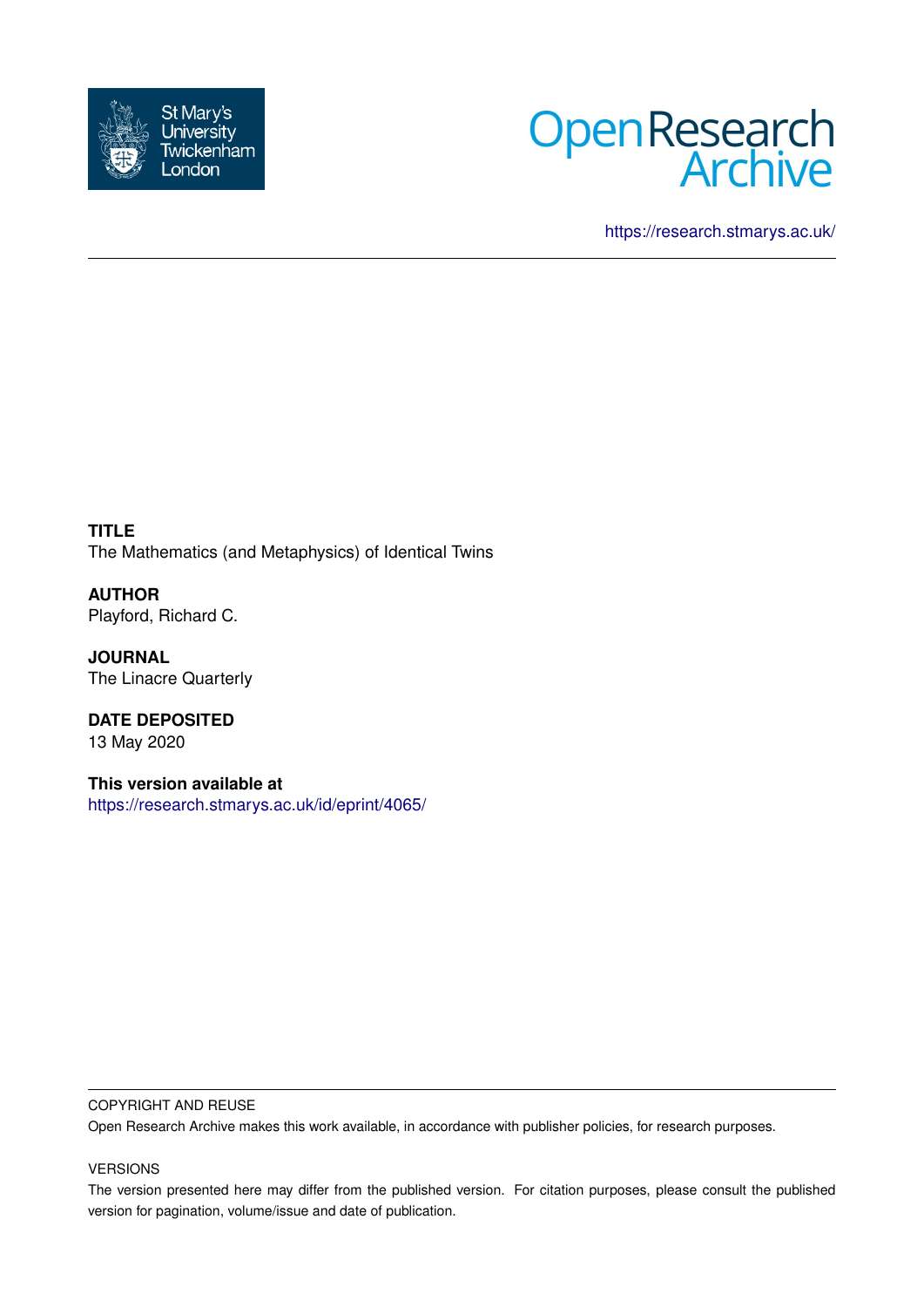# **The Mathematics (and Metaphysics) of Identical Twins**

**Richard Playford, richard.playford@stmarys.ac.uk**

# **Abstract**

The metaphysics of early embryos is a hotly debated topic in contemporary bioethics and metaphysics. Many contemporary Aristotelians believe that a human being is present from the moment of conception. At the same time, certain findings in modern embryology about the formation of identical twins challenge this belief. It becomes much harder when these theories are taken into account to understand the continued identity over time of the embryo(s) given the twinning process. In this paper I will consider the philosophical implications of two models of monozygotic (MZ) twinning within an Aristotelian metaphysical schema, one of which is the standard, or traditional, model, and the other of which is a new model recently put forward by Herranz (2013). For the sake of completeness, I will also consider the philosophical implications of chimeras for the Aristotelian position. I will explain how Aristotelians can understand the process of twinning whilst holding on to their belief that a human being is present from the moment of conception.

# **1) Twinning**

In this paper I will consider the philosophical implications of two models of monozygotic (MZ) twinning, one of which is the standard, or traditional, model, and the other of which is a new model recently put forward by Gonzalo Herranz (2013). For the sake of completeness, I will also consider the philosophical implication of chimeras.

Before I begin it is worth clarifying some technical terms and giving a very approximate description of a regular 'singleton' pregnancy (i.e. one not involving twins). In a regular pregnancy, when a sperm fertilizes an ovum a single-celled zygote results. This zygote then moves down the Fallopian tube. As it does so it divides resulting in a blastocyst. When the blastocyst reaches the womb it implants itself, usually after nine or ten days. A placenta forms, followed by an outer chorionic membrane, followed by an inner amniotic membrane. When the amnion or amniotic sac is formed the blastocyst is considered an embryo. Eight weeks after fertilization the embryo is considered a fetus. Ten weeks after fertilization almost all of the organs are more or less formed, albeit very undeveloped. At 24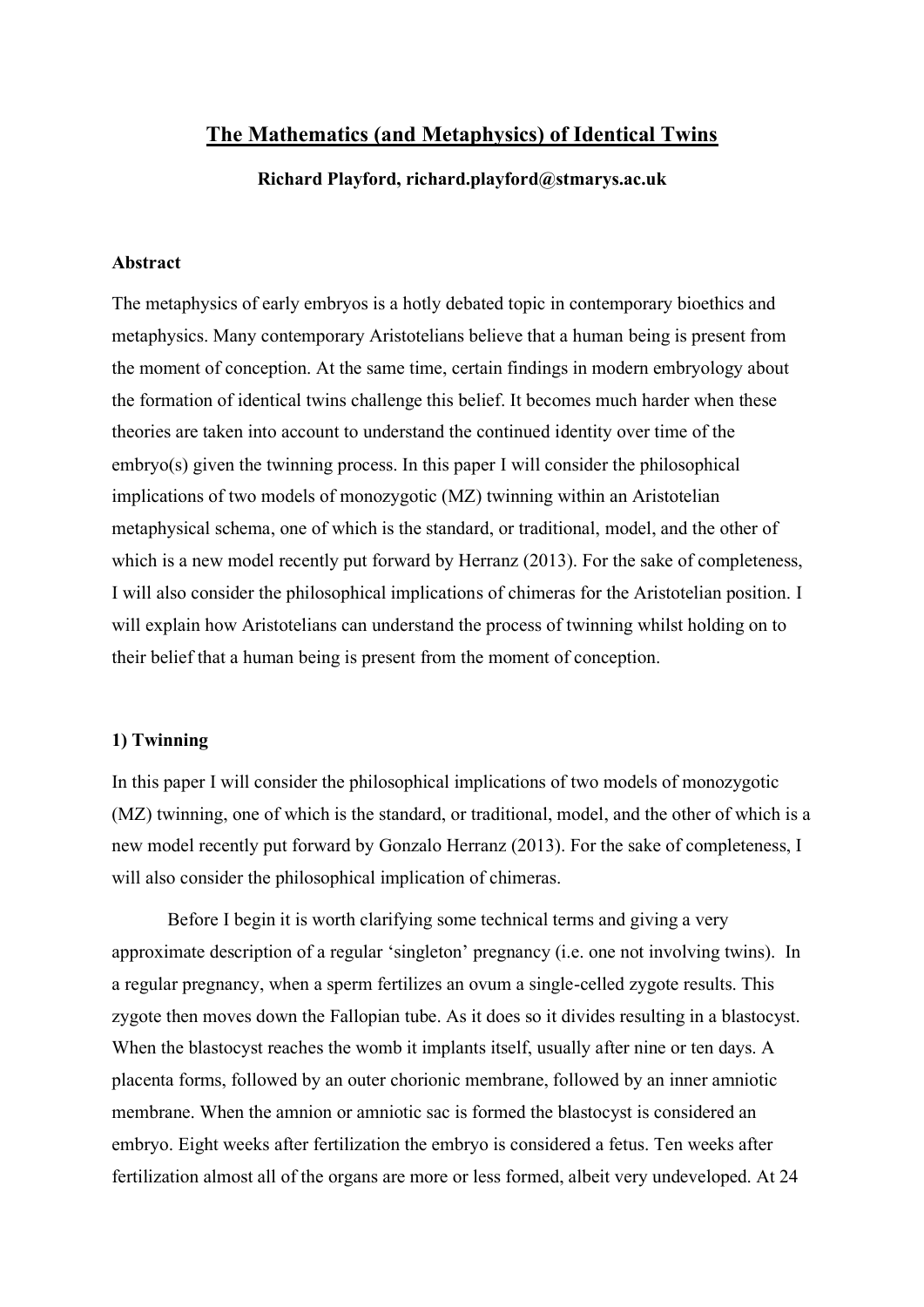weeks the fetus stands a reasonable chance of surviving outside the womb (given current medical technology). Normally, however, the fetus continues to grow and approximately nine months after fertilization the fetus is born. Obviously, this is a very approximate description, and all of the terms used here are contentious to some extent (due to both scientific and ideological reasons). Hopefully, however, this description is accurate enough for the purposes of this paper and is phrased in an ideologically neutral manner.

Dizygotic (i.e. non-identical) twins result when two ova are released and are fertilized by two separate sperm. These twins then, usually, develop side by side, but separately (except for chimeras). For our purposes dizygotic twins do not raise any questions about personhood and identity not raised by singleton pregnancies. It is simply that there are two zygotes/embryos/fetuses present in the womb at the same time, rather than the usual single zygote/embryo/fetus. This is no more mysterious than there being two adults in the same room at the same time. Thus, with regard to the aims of this paper, dizygotic pregnancies are uninteresting. In this paper I will be interested in the identity of monozygotic twins (i.e. identical twins). It is to the development of monozygotic twins that I now turn.

Two basic premises are assumed in the traditional model of monozygotic (MZ) twinning. The first is that monozygotic twinning occurs after fertilization due to the splitting of an early embryo. The second is that the timing of the splitting determines chorionicity and amnionicity. If the splitting occurs one to three days after fertilization the fetuses will have separate chorionic (outer) membranes (and thus placentas) and separate amnions (inner membranes). This is called a dichorionic diamniotic (DC/DA) twin pregnancy. If the splitting occurs between five and eight days, the fetuses will share a single chorionic membrane with separate amnions. This is called a monochorionic diamniotic (MC/DA) twin pregnancy. If the splitting occurs between nine and thirteen days, fetuses will share a single chorionic membrane and a single amnion. This is called a monochorionic monoamniotic (MC/MA) twin pregnancy. If the splitting occurs at fourteen days or later (after the appearance of the primitive streak) conjoined twins will result. Put very simply and unscientifically, the earlier the twins split the more 'separate' they will be, the later they split the more 'together' they will be.

Herranz has recently proposed a new model for twinning (Herranz, 2013). The new model also rests on two premises, but these are different from the premises assumed by the traditional model. According to Herranz's model the two premises are: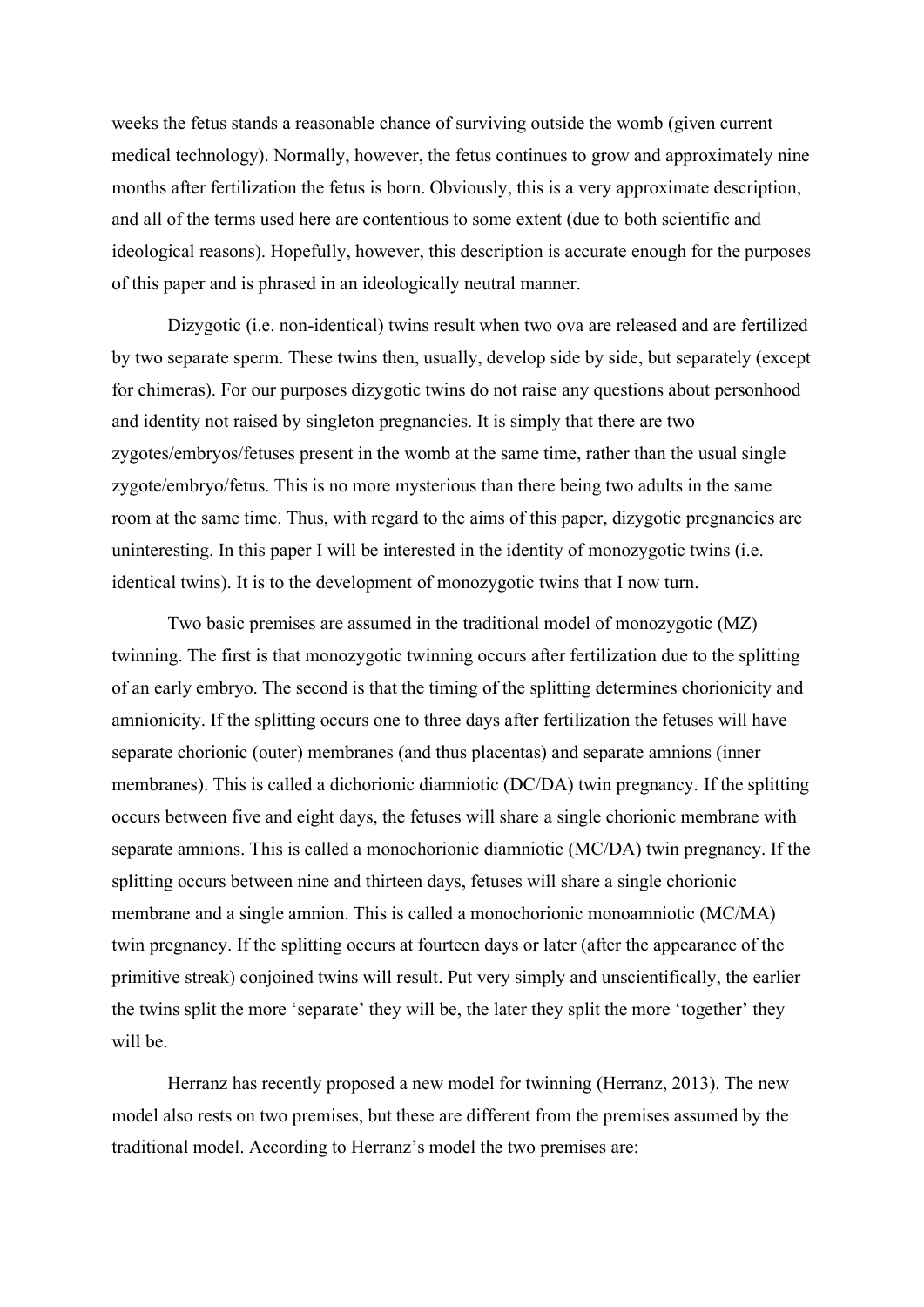"1. All MZ twinning is the result of the first zygotic division. In other words, in the case of MZ twinning, the first cleavage division of the fertilized egg, instead of giving origin to two blastomeres, generates twin zygotes.

2. The structure of the fetal membranes does not depend on the splitting of an embryo, but on different modes of fusion of the membranes of the twin embryos within the pellucida (or, in the case conjoined twins [sic], of the two embryonic bodies)" (Herranz, 2013, p. 33).

Put simply and unscientifically, the fertilized egg, rather than splitting into a twocelled blastocyst, splits into twin single-celled zygotes. As a result, the twins are separate from the earliest stages of the pregnancy and may then 'merge' back together to some extent, either sharing only a chorionic membrane, a chorionic membrane and an amnion, or bodily fusing together to form conjoined twins.

It is not the goal of this paper to arbitrate (scientifically) between these two models. Instead I will simply consider the philosophical implications of both models. Future science may then be able to enlighten us as to which model is, in fact, correct, but whichever it turns out to be we will then have a philosophical framework by which to understand it. Obviously, it is entirely possible that neither model is correct and that a future third model will be the correct one. In that case this paper will hopefully provide a useful framework, and some useful principles, by which to understand the true model, whatever that then turns out to be.

#### **2) Semi-Identical Twins**

There is third option 'midway' between dizygotic and monozygotic twins, in which two twins share maternal DNA, but have separate paternal DNA. There are two mechanisms put forward to account for this phenomenon. The first is that a single ovum is 'fertilized' by two separate sperm. Usually the resulting 'zygote' dies very soon after this, but if it survives, either during the initial division of this ovum into two daughter cells, or very early on during cell division, the daughter cells will shed the DNA from one of the sperm resulting in two zygotes with a normal genetic profile, i.e. one set of paternal DNA and one set of maternal DNA. If the daughter cells shed DNA from different sperm the resulting zygotes will have identical maternal DNA, but separate paternal DNA, i.e. they will have paternal DNA from two separate sperm but shared maternal DNA from a single ovum. Put very crudely, one egg is fertilized by two sperm, which then divides into two zygotes with the same maternal DNA but different paternal DNA. The second mechanism is that a single ovum splits before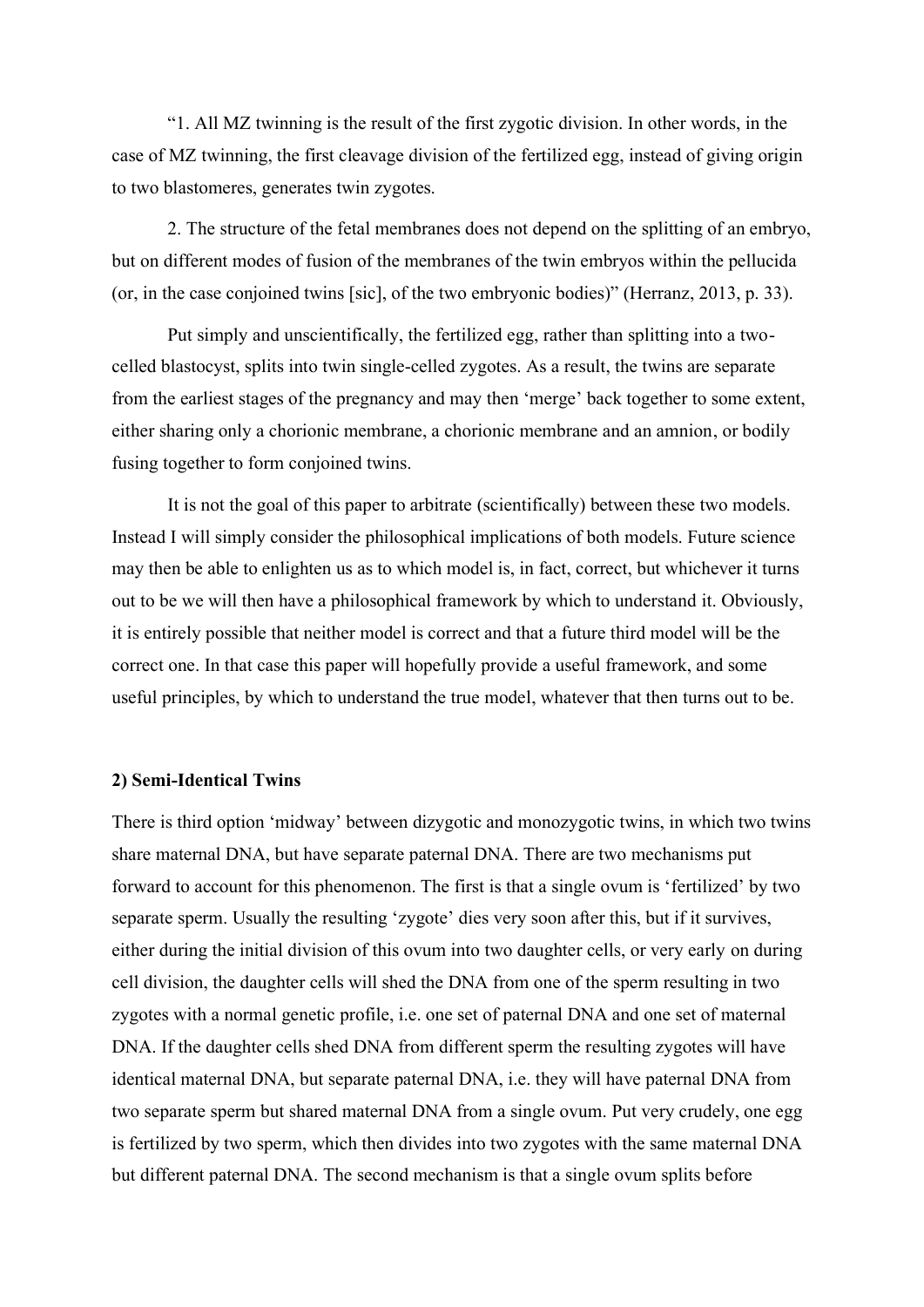fertilization and is then fertilized by two separate sperm. Thus, the resulting zygotes/embryos/fetuses have identical maternal DNA but different paternal DNA (Souter V. L., et al. 2007). These sorts of twins have been labeled 'semi-identical' (Whitfield, 2007). I shall return to the first mechanism later in this paper, but with regard to the second mechanism (where the ova split before fertilization), although this raises difficult questions about the identity of the ova over time, which this paper may indirectly and implicitly answer, it does not raise any questions of interest to this paper. This is because the ova are fertilized separately and, as a result, the two zygotes are separate from the very beginning. As a result, when it comes to the metaphysical identity of these (semi-identical) twins over time this is no more mysterious than the metaphysical identity of regular (dizygotic) twins over time.

## **3) Chimeras**

Chimerism is "the presence of two genetically distinct cell lines in a [single] organism" (Neng Yu, et al., 2002). There are a number of different mechanisms that result in this phenomenon. However, I will be primarily interested in tetragametic chimerism. Tetragametic chimerism occurs when non-identical (or semi-identical) twins merge together early on in their development.<sup>1</sup> This results in a single embryo with two separate genetic profiles.

## **4) A Straightforward Case**

I have now given a very simple account of the contemporary scientific descriptions of the various phenomena I will explore in this paper. I will now do three things. First, I will give a metaphysical analysis of standard singleton pregnancies. Second, I will respond to general objections to the Aristotelian metaphysical schema based on contemporary science. Third, I will respond to specific objections to an Aristotelian metaphysical analysis of the early embryo based on findings in modern embryology. I now turn to the metaphysics of these

<sup>&</sup>lt;sup>1</sup> If Herranz's new model is correct then presumably, depending upon the philosophical account we give, it is potentially possible for two identical twins to merge together, after initially splitting, resulting in a 'chimera', but with a single genetic profile. Whether or not this actually happens is obviously an empirical question and presumably very difficult, if not impossible, to answer.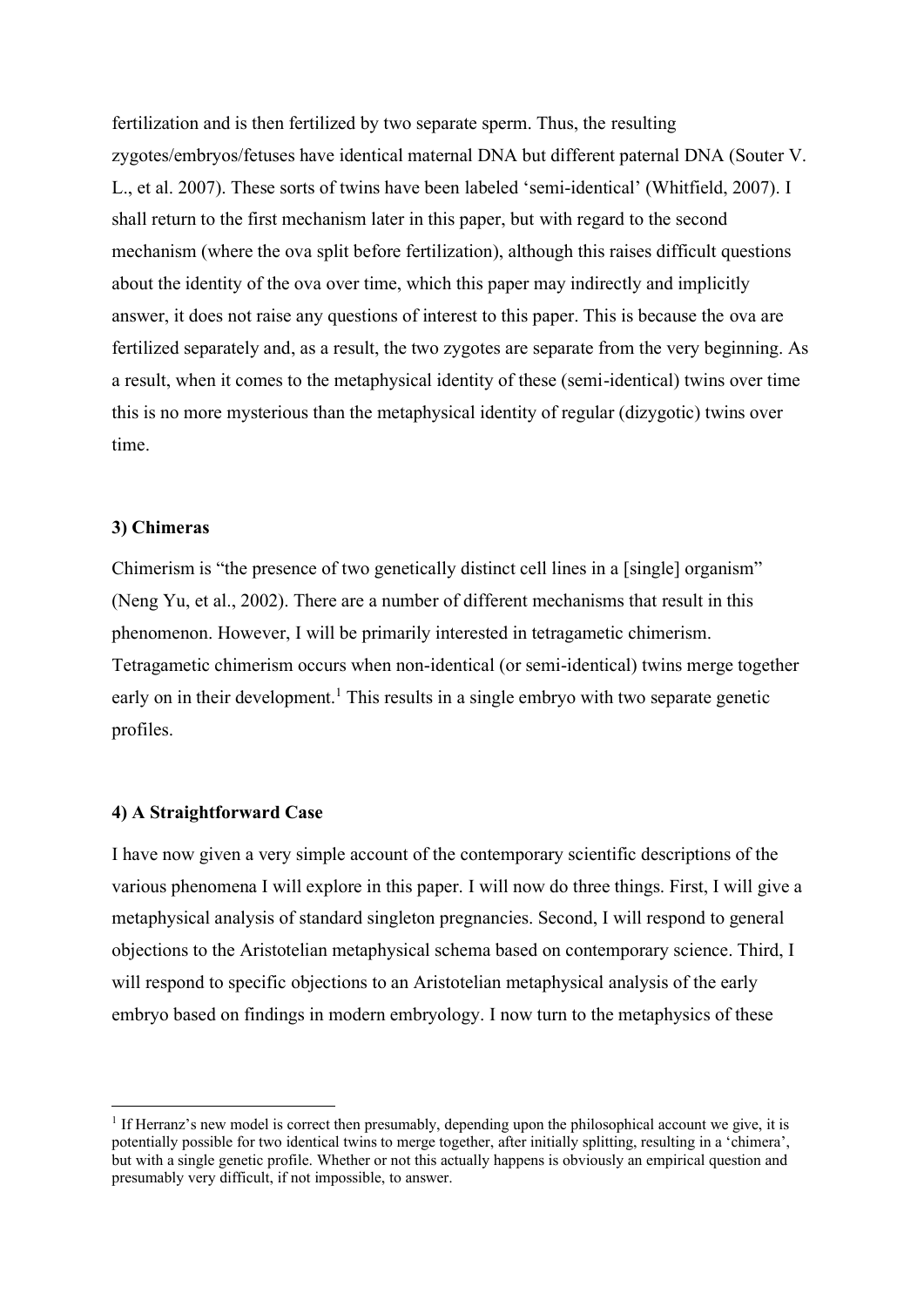phenomena. In order to get a clearer grasp of what is going on in these cases, it is worth beginning by examining the metaphysics of a singleton pregnancy.

In my opinion, we ought to begin by answering the question 'what is a zygote?<sup> $2$ </sup> According to the Aristotelian, an organism's identity is determined by its essence (or nature). Walsh explains, "In Aristotle's essentialist biology the nature of an organism is manifested as a goal-directed disposition to produce and maintain a living thing capable of fulfilling its vital function in ways characteristic of its kind" (Walsh, 2006, p. 427). This means that an organism's essence determines the kind of thing it is and the ways it will characteristically behave. The goals to which an organism's characteristic behaviors and capacities are directed are called its ends. An organism's essence and ends are closely linked. An organism's identity (its essence) will dictate what it should and should not do, for example, an oak tree will grow roots and produce acorns because that is part of what it is to be an oak tree. Conversely, we can infer an organism's identity (its essence) from what it does, for example, a creature that produces honey, is capable of flying and which lives in a hive is certainly honey-beelike if not a full-fledged honey bee (you would need to investigate the creature more closely to work out which). As a result, an organism's essence and ends are closely linked. What an organism is (its essence) will have an effect on its ends, and thus the its capacities and characteristic behaviors. It is important to note that for Aristotle essences do not exist in a Platonic realm, but instead exist either immanently in a particular thing or abstractedly by an intellect.

Before we proceed any further two important clarifications are needed. First, the emphasis is clearly placed on the organism's 'goal-directed disposition'. This means that when determining the nature of an organism it is important not only to consider its current capacities and properties but also its future capacities and properties. As a result, when determining the nature of an organism there may well be 'more than meets the eye', and this is particularly the case when examining very young organisms. This is in stark opposition to one of Jeff McMahan's criticisms of Aristotelian essences. He writes, "For the hylomorphic soul [nature] is the 'organizing principle' of the body: it determines how the body *is* organized, not how it might later be organized. The nature of an individual's soul is therefore manifest in that individual's present capacities or powers" (McMahan, 2002, p. 13). Here McMahan is simply incorrect, and this can be straightforwardly demonstrated.

<sup>&</sup>lt;sup>2</sup> We can then move on to questions about the embryo and fetus.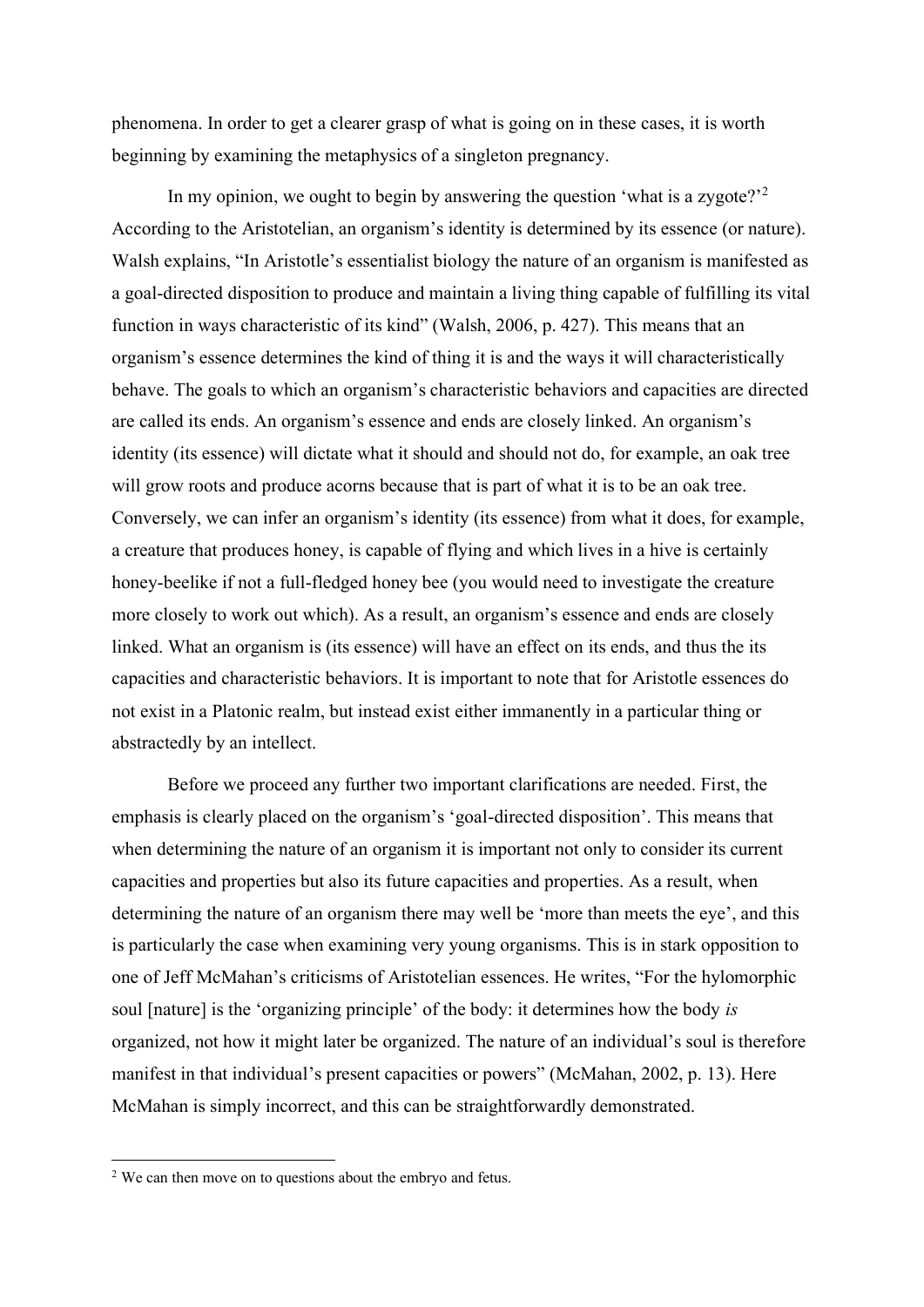If an organism's nature solely manifests in "that individual's present capacities or powers" then it would follow that every time an organism manifested a new power, or lost an old power, the original organism had ceased to exist, and a new organism had taken its place. After all, the organism's present capacities and powers have changed and if they are nothing more than a manifestation of that individual's nature then they must have changed because the individual's nature has changed. Given that an organism's identity is grounded in its nature then it follows that the original organism ceased to exist when its nature changed and a new organism, with a new nature, has now taken its place, but this is patently absurd, and no Aristotelian would claim that this is the case. When a child learns to speak (and thus gains a new power) no Aristotelian (and very few, if any, non-Aristotelians) would claim that a new child has now taken the place of the original child. Rather, they would say that the child has developed one of its intrinsic capacities and that this is an entirely natural and good part of that (same) child's development.

The Aristotelian distinction between first and second potencies can clearly explain what has happened here. Aristotle explains this distinction in *De Anima* II.5 (417A-417B) using the examples of arithmetic and grammar. However, here I shall continue with the example of language. A pre-linguistic child has a 'first potency' to speak. When a child then learns to speak but is not currently engaged in speaking (perhaps because they are asleep or attending to some other task) this 'first potency' becomes a 'first act' and a 'second potency' is now present. When a child actually speaks this 'second potency' now becomes a 'second act'. Thus, the 'first potency' relates to that intrinsic disposition that all humans have to learning a language, but which earthworms, plants and rocks all lack. The 'second potency' relates to a particular individual's ability to speak a particular language on a particular occasion.

The distinction between first and second potencies nicely leads on to the distinction between substantial form and accidental form. The essence of an organism consists of its form instantiated in matter.<sup>3</sup> Within form we can distinguish between a thing's substantial form and its accidental form. An organism's substantial form makes it what it is, for example, a human being, an elephant, or a honey bee. It will then have certain properties and relations

<sup>&</sup>lt;sup>3</sup> For the sake of completeness, strictly speaking, a material substance's essence (or nature) is its form (the 'what it is') instantiated in matter (the 'what it is made of'). If there are immaterial substances, then their essence is identical to their form. These technicalities go above and beyond what is needed for this paper. As a result, I will largely be using the terms essence, nature and form interchangeably.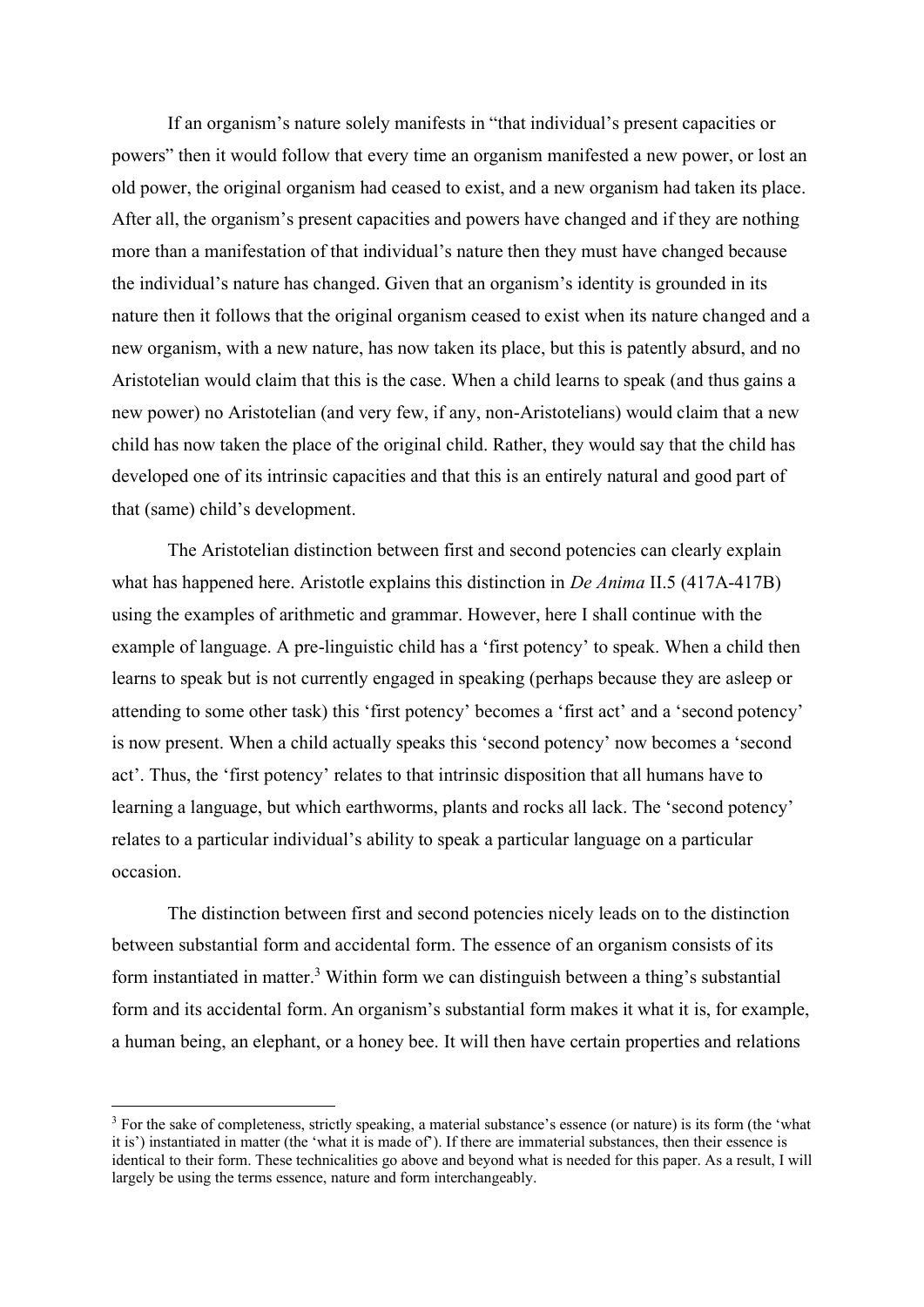that are incidental to this substantial form, which do not define the sort of thing they are. These properties determine the organism's accidental form. An organism's accidental form (consisting of its accidental properties) modifies an already existing thing. Standard examples of accidental properties are things like the organism's location, size and color.

The distinction between substantial form and accidental form means that there is a distinction between two kinds of change. An accidental change involves a substance losing or gaining an accidental form. However, the substance itself persists throughout the change. A substantial change will involve the loss of a substantial form and thus essence and a new one taking its place. As a result, the original organism would cease to exist and a new one would take its place.

In contemporary metaphysics a distinction is made between substance sortals and phase sortals. As Oderberg explains, "a substance sortal is a sortal F, such that an entity which falls under G but then ceases to fall under G necessarily ceases to exist altogether. Hence 'human being' is a substance sortal, since anything that ceases to be a human being ceases to exist altogether. So is 'horse,' 'lion,' 'table,' 'computer,' and so on" (Oderberg, 1997, p. 264).<sup>4</sup> As should now be obvious, then, a substance sortal roughly corresponds to an Aristotelian substantial form. An Aristotelian substantial form makes something fundamentally what it is, and this explains why it ceases to exist when there is a change in substantial form. Likewise, the most plausible explanation for why a thing cannot survive a change in substance sortal is because the substance sortal to which it belongs makes it fundamentally what it is.

A phase sortal, on the other hand, as Oderberg explains, "is a sortal F, such that an entity which ceases to fall under G does not necessarily cease to exist altogether. 'Sapling' is a phase sortal, so is 'piglet,' 'brown table' (a brown table which was painted white would not cease to exist), 'baby,' 'child,' 'adolescent,' as well as 'captain,' 'president of the USA,' 'parent,' and so on" (Oderberg, 1997, p. 264). It should now be clear that a phase sortal roughly corresponds to an Aristotelian accidental form. A thing can gain or lose an Aristotelian accidental form whilst continuing to exist and whilst remaining fundamentally the same sort of thing. Likewise, a thing can change from one phase sortal to another whilst continuing to exist and whilst remaining fundamentally the same sort of thing. The

<sup>&</sup>lt;sup>4</sup> It is worth pointing out that some might object to Oderberg's inclusion of 'computer' in this list since one might not see a computer as a single entity. Rather one might see computers as lots of different substances artificially associated with each other.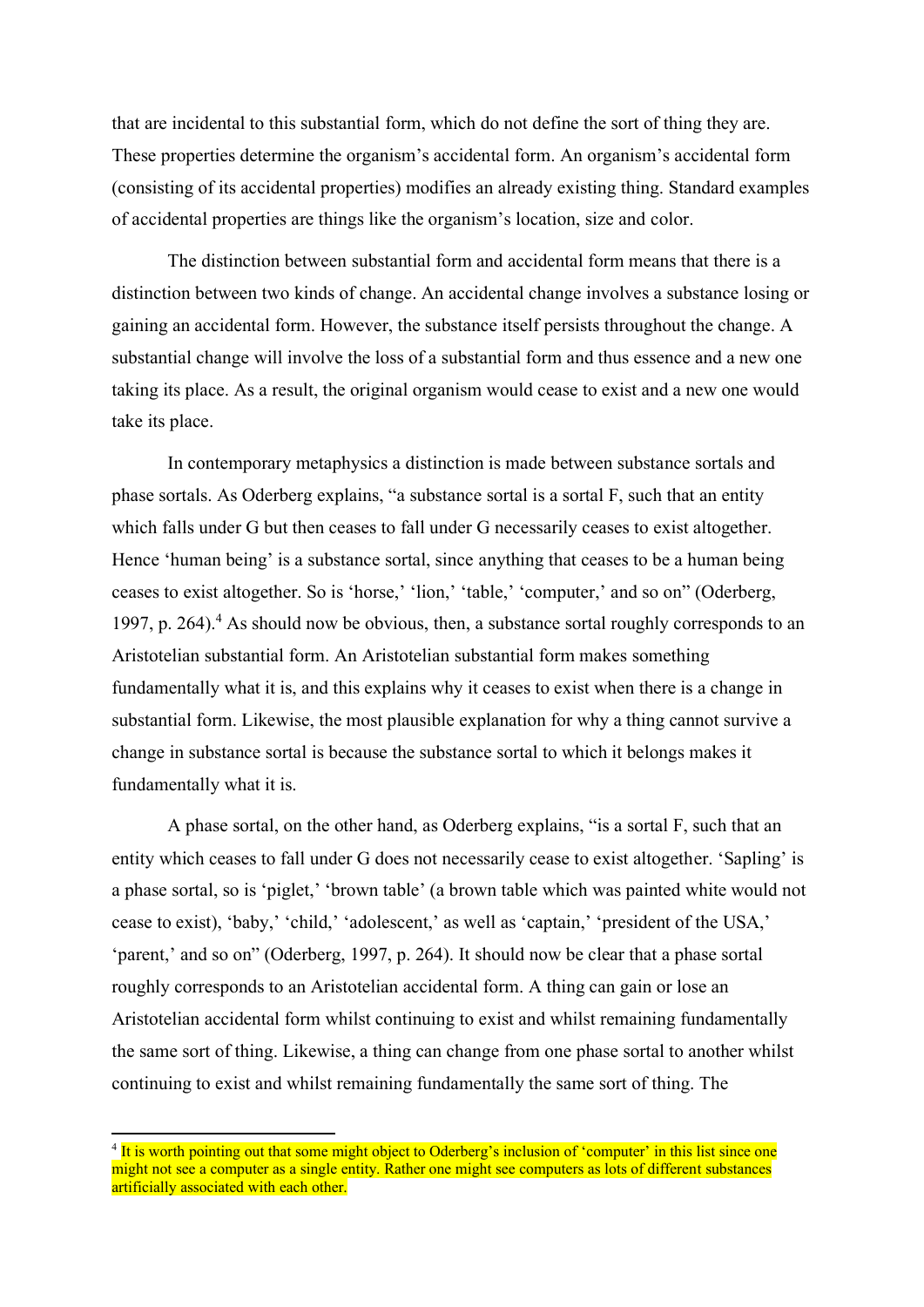correspondence between substantial form and substance sortals, and between accidental form and phase sortals, is not perfect, but it is close enough for our purposes.

The second clarification that is needed is that what is relevant here are not the properties, capacities and dispositions the organism will actually develop. Rather, what are relevant are the properties, capacities and dispositions the organism is directed towards developing. These properties, capacities and dispositions do not have actually to develop in order for us to claim intelligibly that the organism in question is directed towards developing them. To give an example from the world of plants, acorns are directed towards developing into oak trees. Not all acorns develop into oak trees. Many are eaten by squirrels or are killed by frost or drought before they can germinate. However, even in these cases, they are still directed towards developing into oak trees. If the acorns were more fortunate then they would have developed into oak trees and this shows that they are intrinsically directed towards developing into oak trees. This would hold even if all the acorns in the world were eaten by squirrels or killed by frost or drought because the counterfactual that they would have developed into oak trees, if they had survived, still holds.

As has now become clear we cannot simply examine the current properties and capacities of the zygote, instead we need to consider the properties and capacities it is directed towards developing. Towards what is a single-celled zygote directed ultimately? Ultimately, it is directed towards developing a fully functioning, adult human body with all of the capacities and properties that come with that. It will need to go through a variety of stages before it reaches this stage; embryo, fetus, newborn baby, child and adolescent, but from its first moments the zygote is directed towards a gradual and successive development through each of these stages.<sup>5</sup> This is also true of the embryo and fetus (and indeed baby, child, adolescent and so on).

Recall that "the nature of an organism is manifested as a goal-directed disposition to produce and maintain a living thing capable of fulfilling its vital function in ways characteristic of its kind" (Walsh, 2006, p. 427). It follows from this that the nature of a human zygote is the same as the nature of an adult human being. We are both directed towards producing and maintaining our living bodies, which are capable of fulfilling our vital

<sup>&</sup>lt;sup>5</sup> Indeed, as Tollefsen (2006) points out even in the first week the embryo has three recognisable goals. These are, first, to get itself to the uterus. Second, to develop the structures necessary for implantation. Third, and most importantly for our purposes, to preserve its structure *unity*. This, of course, suggests that the embryo is unified and thus ontologically numerically discrete. I will return this issue later in the article.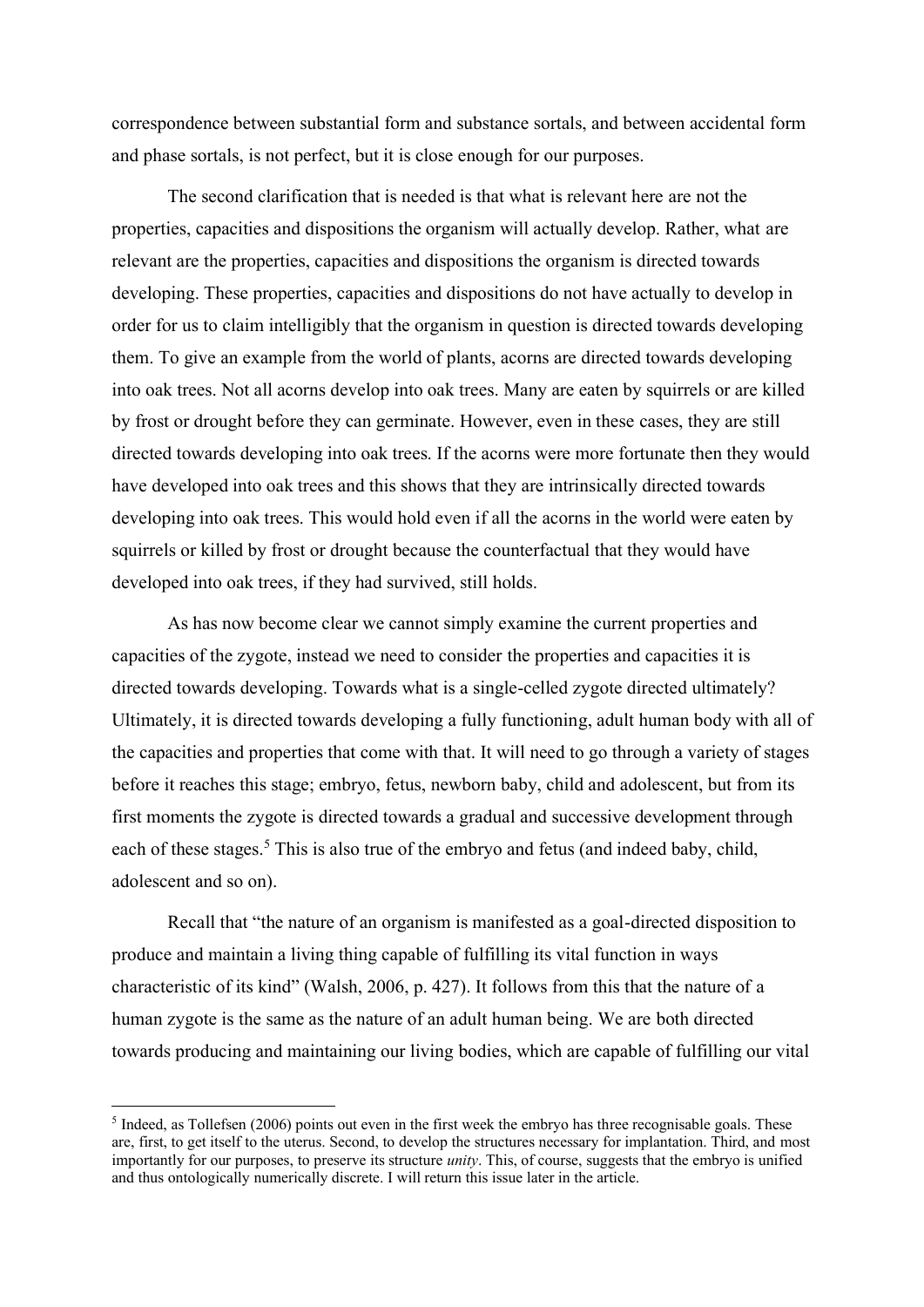function in ways characteristics of our kind. The difference between an adult and a zygote is simply that the adult is much further along that chain of development. The adult's brain is already developed, whereas the zygote is in the process of developing its brain. Their nature, however, is the same since they are directed at becoming and remaining the same sort of thing.

There's an obvious objection here. An adult is a fully developed human being. A zygote still has a long way to go before we can say this! Therefore, the zygote cannot yet be said to be a (fully developed) human being, unlike the adult human being. Samuel and Maureen Condic helpfully explain this objection, "Something that is becoming something else is not yet that thing; someone driving to Dallas is not yet in Dallas and a group of cells on their way to becoming human are not yet human" (Condic and Condic, 2018, p. 48).

This sort of objection does not have the teeth it may at first seem to have. It makes the same mistake McMahan made when he wrote, "The nature of an individual's soul is therefore manifest in that individual's present capacities or powers" (McMahan, 2002, p. 13) which was discussed earlier. The error is one of focusing entirely on the organism's current capacities and properties whilst ignoring its future capacities and properties. This myopic analysis of essence risks obliging us to say that every time an organism (such as a child) develops a new capacity or property (such as the ability to speak) a new organism has taken its place and that the old organism has ceased to exist, but this, as explained earlier, is plainly absurd. This shows that as well as taking into account the organism's current properties and capacities we must also take into account the properties and capacities it is internally directed towards developing. If we don't do this, we risk begging the question against the humanity of the zygote by ignoring the very things that demonstrate its humanity, i.e. its future capacities and properties.

When we do this, it becomes clear that the zygote has the same fundamental nature as an adult human. It is simply at a much earlier stage of development. They are as human as we are. The Condics helpfully explain, the embryo is "a tiny human directing its own growth. This sort of development is clearly seen in other living things. In plants, the development of significant new structures (e.g., the development of bark around the 'trunk' of a seedling or the first formation of fruit on a sapling at several years of age) is not a sign of a new thing being generated (substantial change), but rather of an existing thing developing (accidental change)" (Condic and Condic, 2018, p. 53). Putting this response very simply, we can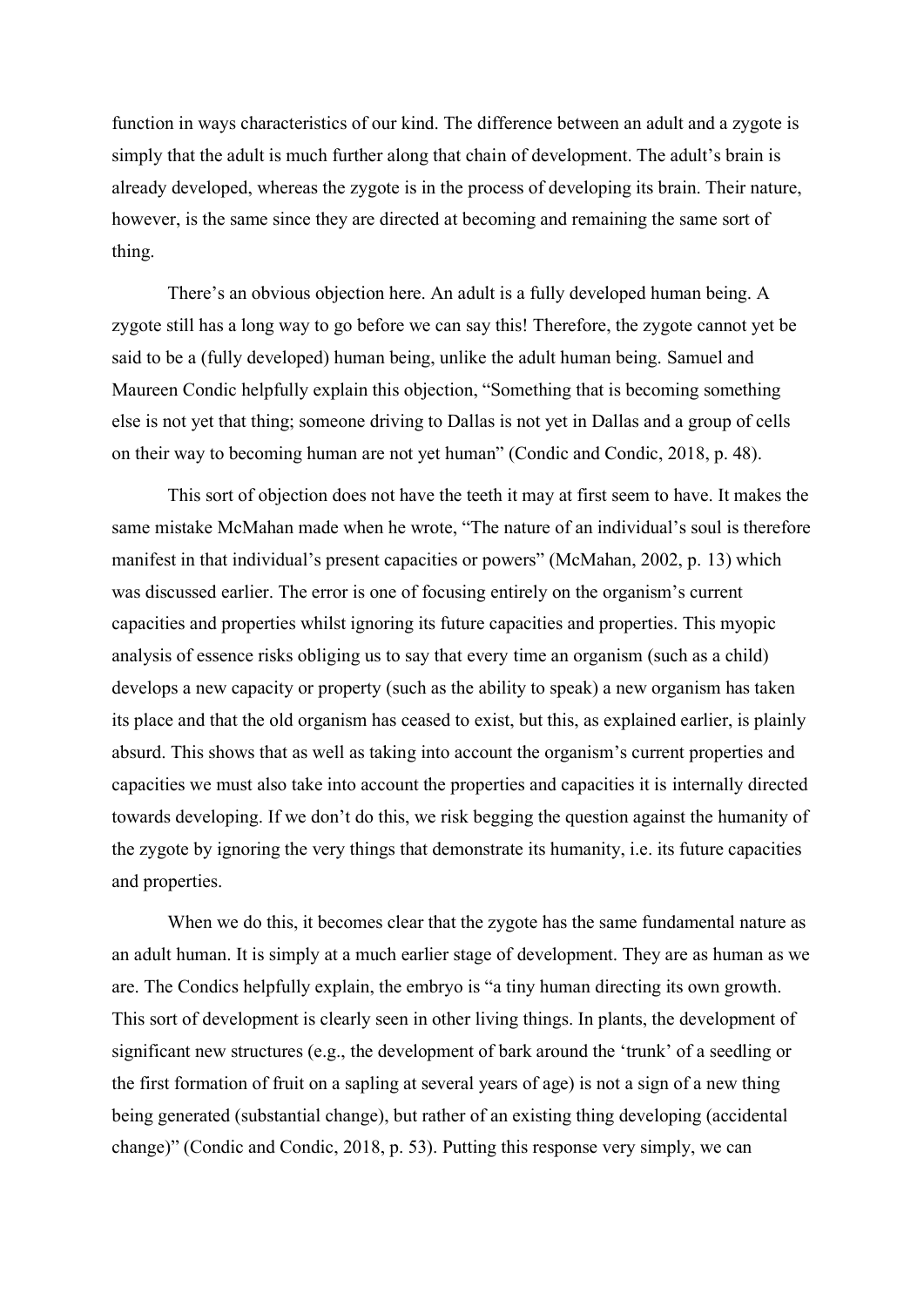acknowledge that the zygote is not fully developed, without having to deny that it is a (very young) human being.

Intuitive support can be found for this analysis of essence by considering the difference between (for example) a dog zygote and a human zygote. Many people think that there is an important difference between a dog zygote and a human zygote. However, if we were to examine the currently existing properties and capacities of a dog zygote and a human zygote the differences would be fairly minor. There would be a genetic variation between the two (although with a great many shared genes), but the size of the cells and the organelles within them would be remarkably similar. Why, then, do many people intuitively think there is an important difference between them? The natural answer is that it is because one will go on to develop the ability to bark, whereas the other will go on to develop the ability to recite poetry. As a result, the difference between the two, which we intuitively feel now, is explained by the capacities and properties they will go on to develop, and this is exactly what the Aristotelian can explain. Obviously, some people may not share this intuition, but a great many people do, and to those who do not share this intuition, one can point them towards the aforementioned metaphysical arguments about the nature of essence and the distinction between substantial and accidental change. The point is that there is some intuitive sense to the Aristotelian schema and this counts in its favor.

#### **5) The Reality of Ends**

Many thinkers in contemporary bioethics, and philosophy more generally, are suspicious of the idea of Aristotelian metaphysics. Two particularly common objections based on modern science can be identified. First, there is a general suspicion of teleology. Many thinkers will argue that in light of contemporary science teleological explanations can be discarded and replaced solely by mechanistic-cum-mathematical explanations involving efficient causes only. In this case, isn't talk of final causes and ends explanatory otiose? As a result, shouldn't such concepts be disregarded? Second, when examining one scientific theory in particular, hasn't modern evolutionary biology shown that the concept of Aristotelian essence is plain false? If modern science has shown Aristotelian metaphysics to be false, then any metaphysical analysis of twinning based on Aristotelian metaphysics will also be false. As a result, it is important I respond to these objections. I shall engage with both of them in turn.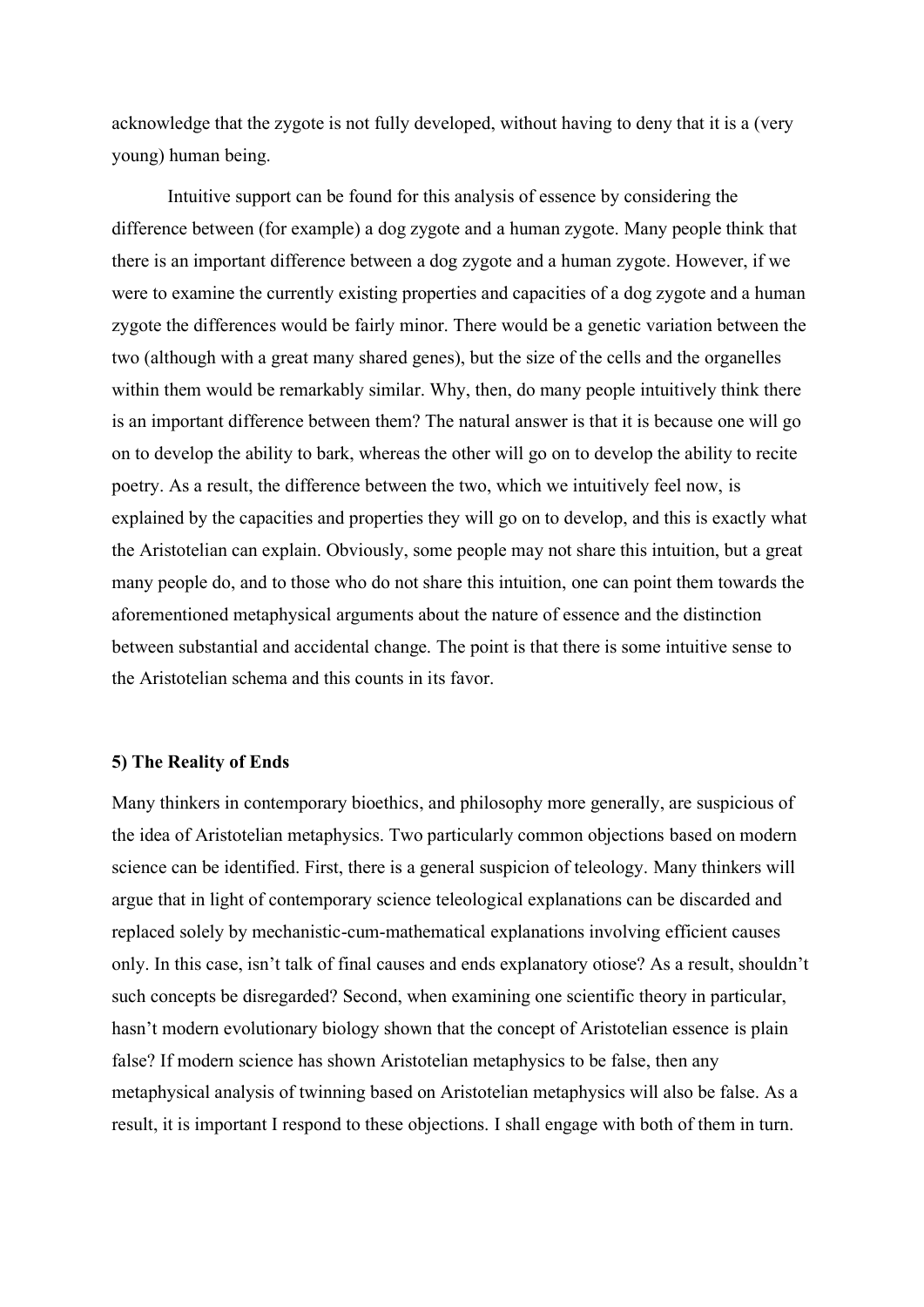Returning to the first criticism, how do we know that ends, and thus essences, are real? Primarily we know that ends are real through an act of observation and then an inference to the best explanation. To continue with our example of an acorn, we all know that if we plant an acorn in the ground and water it, all other things being equal, eventually a sapling will emerge which will in time develop into an oak tree. If acorns were not directed towards growing into oak trees, then why does this happen and why do we expect it to happen? We would have to find some other explanation and, as we shall see, the two most plausible alternative explanations fail.

Appealing to chance is inadequate since chance cannot explain the regularity we observe (for example, of acorns developing into oak trees). If it was chance, then why does it consistently happen in such a regular manner? As Edward Feser explains, "that A generates B in a regular way tells against the connection being a chance one" (Feser, 2014, p. 93) and as Aquinas explains:

"We see that there are things that have no knowledge, like physical bodies, but which act for the sake of an end.

This is clear in that they always, or for the most part, act in the same way, and achieve what is best. This shows that they reach their end not by chance but in virtue of some tendency" (Aquinas, S Th. I q. 2, a 3 c, as translated in C. F. J. Martin, 1997, p. 179).

It is in the very nature of chance that it is unpredictable. If it were predictable then it wouldn't be chance. As a result, if it were entirely down to chance, then we wouldn't expect to see acorns regularly developing into oak trees. It would be just as likely that they would develop into pine tree, or elephants, or that they would spontaneously disappear or explode. As Aristotle explains in book two of the *Physics*, "chance is unstable, since it is impossible for anything which is an effect of chance to happen always or even usually" (Aristotle, 197a25).

We also can't appeal to any rational mind to explain this regularity.<sup>6</sup> Although Aristotle does use the language of "desire" and "striving" in a non-psychological context;<sup>7</sup> no Aristotelian (and certainly no modern-day Aristotelian) thinks that everything in the universe has its own unique mind literally "desiring" certain things. Instead, these objects "desire" and

 $6$  Let us put Aquinas's teleological argument aside for now at least.

<sup>7</sup> For example, in *The Eudemian Ethics* (1218a31) he talks about the 'desire' of the eye for sight.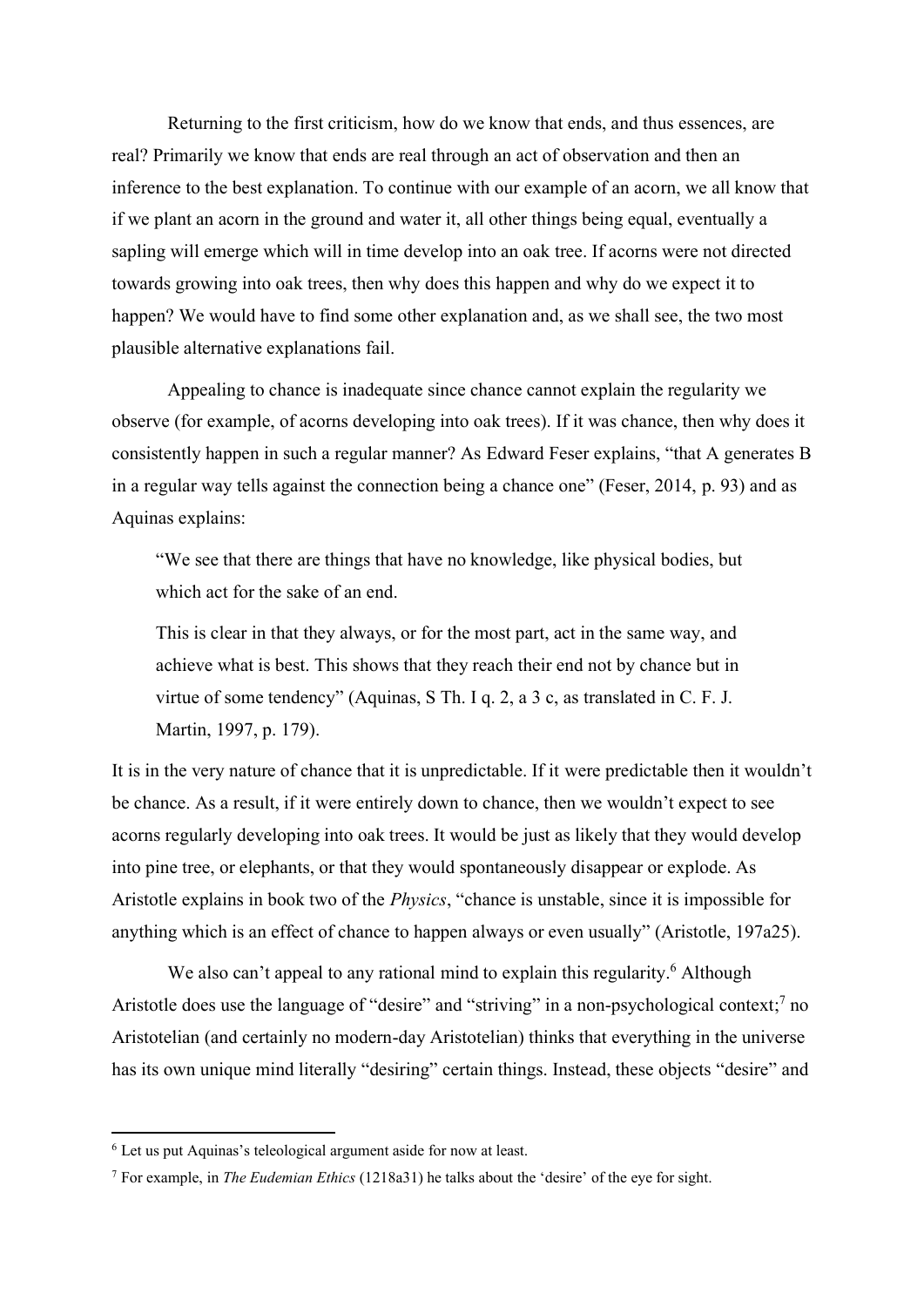"strive" only analogously to human "striving" and "desiring". There is no psychological aspect to these 'desires'; instead they are tendencies towards certain actions and end-states, such as an acorn's tendency to develop into a mature oak tree.

Further, although human minds may then utilize these tendencies in order to fulfill their goals, the human desire itself does not create this tendency. It merely utilizes an already present tendency. As an example, whilst a person might plant crops in order to feed himself it is not the desire of the person that makes the plants grow. The plants grow of their own nature. The person merely utilizes this tendency. This is clearly the case because plants often do grow entirely without human interference where no mind has any impact or interest in the process itself. As a result, we can't appeal to human minds to explain the regularity we observe in nature.

Given that both of these alternative explanations have failed we are forced to acknowledge the reality of ends. Acorns, quite clearly, are directed towards growing into oak trees. Given that an organism's essence and ends are inextricably linked we are therefore forced to acknowledge the reality of essence.

#### **6) Evolution and Essence**

Turning now to the second common objection, often it is thought that the theory of evolution might in some way pose problems for the idea of essence. For example, Rosalind Hursthouse writes, "I accept that, although Aristotle was not the essentialist that Plato was, he certainly did believe some things about species essences which evolutionary biology undercuts" (Hursthouse, 2012, p. 170). Quite why she thinks that evolutionary biology undermines Aristotelian essentialism is unclear and she does not expand in great detail. Denis Walsh also highlights that in modern philosophy of biology the concept of essence has fallen out of fashion: "There is a consensus that essentialism has no part to play in biology" (Walsh, 2006, p. 425).

There have been a number of arguments put forward for why evolution is incompatible with essentialism. One of the most influential arguments says that the classification of organisms into essentialist kinds is incompatible with evolution. This is because species change over time and begin to exist and cease to exist. They are not fixed but instead are fluid. According to these critics, essentialist kinds, on the other hand, are fixed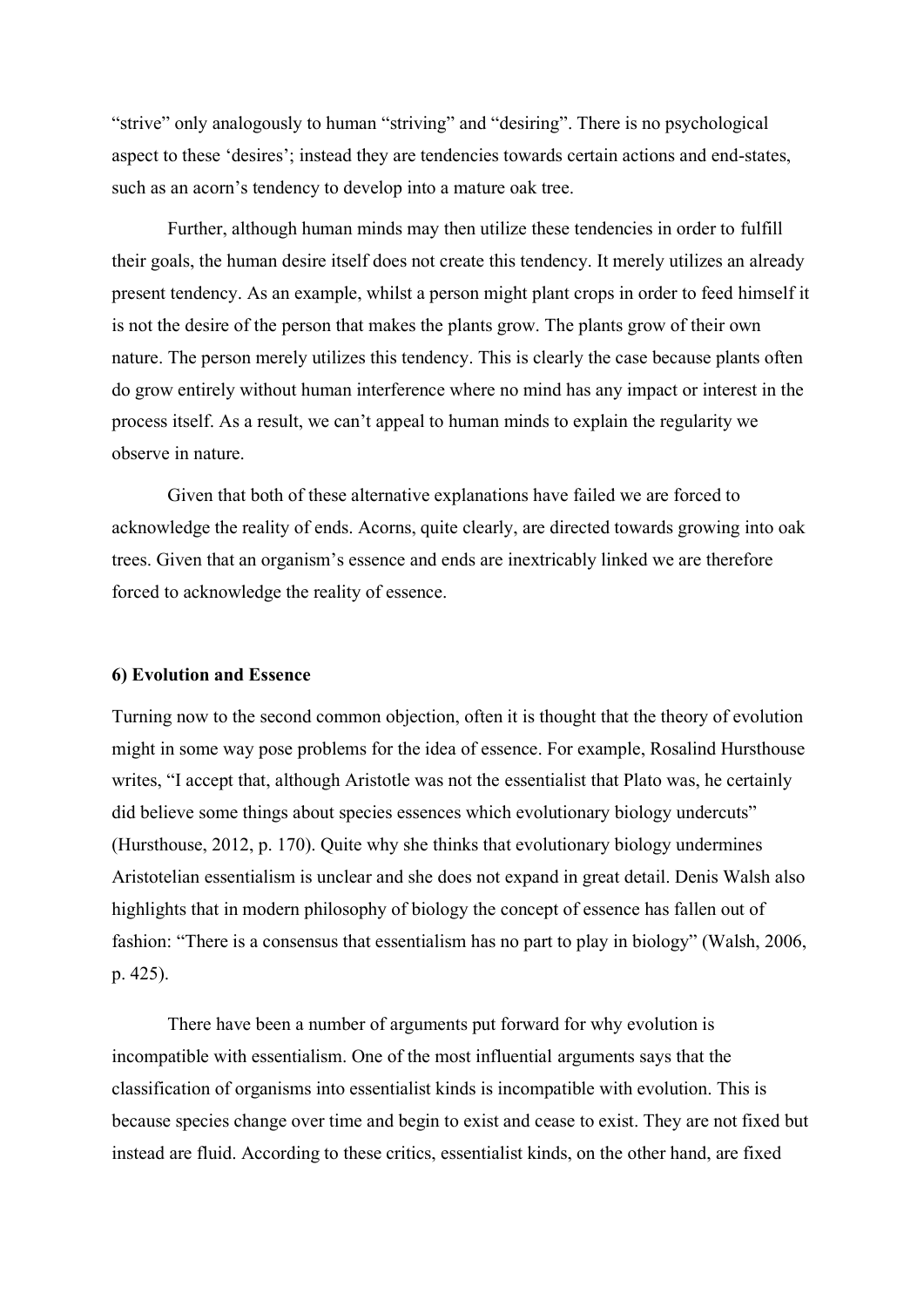and unchanging. Ernst Mayr was one the most prominent advocates of this line of argumentation. He writes:

"According to [typological thinking], there are a limited number of fixed, unchangeable 'ideas' underlying the observed variability, with the eidos (idea) being the only thing that is fixed and real, while the observed variability has no more reality than the shadows of an object on a cave wall … The discontinuities between these natural 'ideas' (types), it was believed, account for the frequency of gaps in nature … Since there is no gradation between types, gradual evolution is basically a logical impossibility for the typologist. Evolution, if it occurs at all, has to proceed in steps or jumps. (Mayr, 1959, pp. 28-29)

The target here is what Mayr calls 'typological essentialism' and this simply doesn't apply to Aristotelian essentialism. At its most extreme, typological essentialism is much closer to a form of Platonic realism about universals than it is to Aristotelian essentialism. According to Platonic realism, there is a single, transcendent, eternal and unchanging form for each species (potentially existing in a Platonic 'realm of forms'). Each individual organism, here on Earth, either does or does not partake (imperfectly) in this form. However, according to evolution each currently existing species slowly came into existence from earlier slightly different species and, if there are appropriate evolutionary pressures, each species may well gradually change into another species that does not currently exist. There will be innumerable 'transitional' individuals who could be considered members of either the ancestral or descendent species. Further, since in the past, species did exist which do not exist now, the species that currently exist may well not exist in the distant future with entirely new species replacing them. As a result, the two do not mesh together at all. Evolution suggests that species are fluid, impermanent and ever-changing, whereas Platonic realism suggests that species (or at least their forms) are eternal and unchanging. $8$ 

On the other hand, Aristotelian essentialism does not see a species' essence as transcendent or fixed. Instead, they are goal-directed capacities instantiated in each individual organism. As a result, there is no reason, under Aristotle's schema, to think that natures couldn't change over time. Walsh points out that under the Aristotelian scheme "Individual organisms may well vary in their formal and material natures, in such a way that over time some variants become more common than others" (Walsh, 2006, p. 431). Thus, there is no

<sup>8</sup> For a contemporary defence of typological essentialism see Lewens (2009).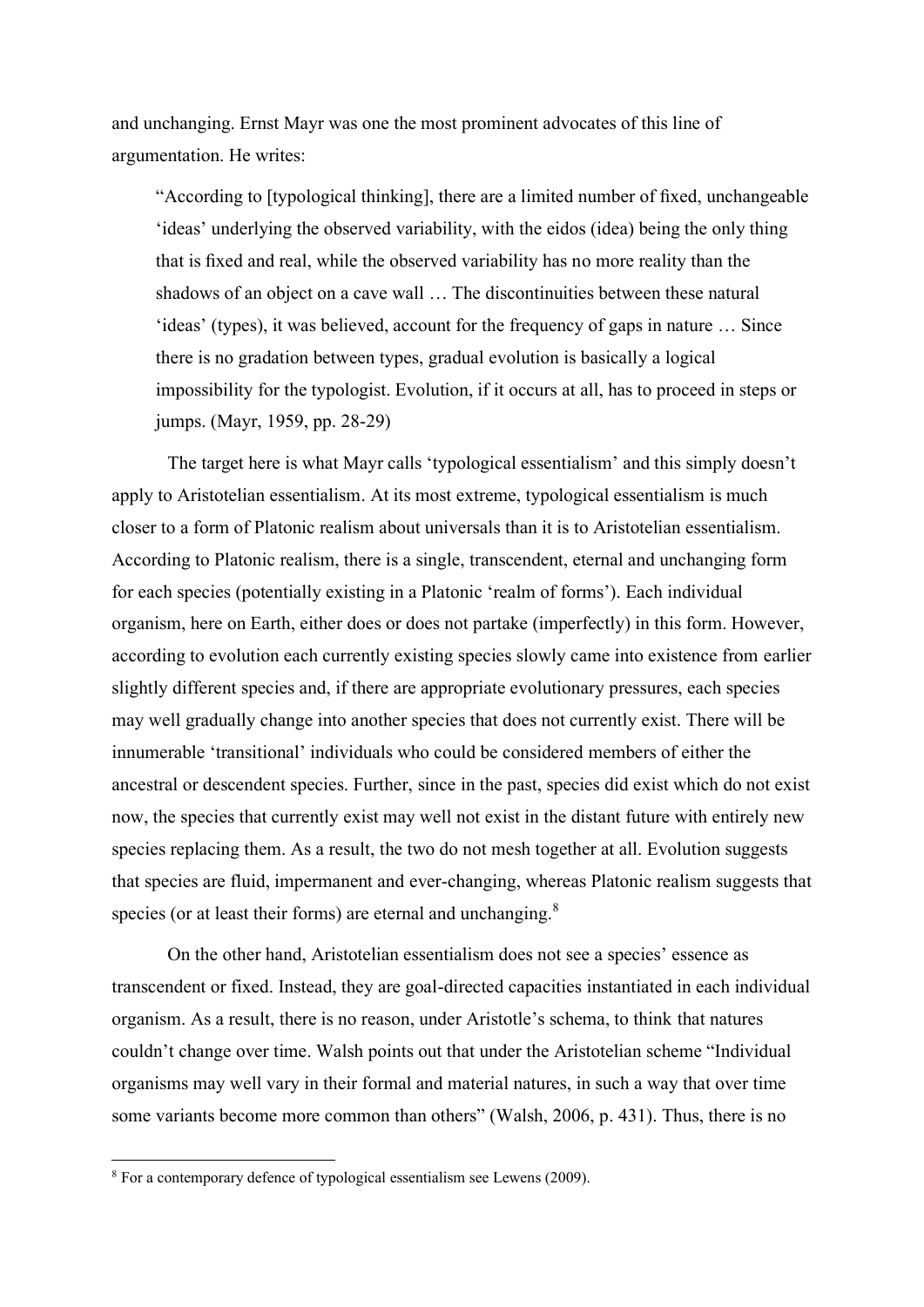reason to think that essences couldn't gradually change over time and across generations. As a result, this line of anti-essentialist argument simply misses the point when it comes to Aristotelian essentialism (although it may pose more serious problems for a more extreme Platonic realism about form, essence and universals).

#### **7) Baby Teeth and the Trophectoderm**

We have now given a metaphysical analysis of the human zygote and have seen that the nature of the zygote is that of a human being. We have also examined some common objections to Aristotelian metaphysics and have found them to be wanting. As a result, we can conclude that human zygotes have the same nature as adult human beings. We know this because are directed towards the development of the same capacities and properties as adult human beings. It follows that their nature (or essence) is the same as adult human beings, and thus they are as human as you and me. We shall now examine some objections to this based on modern embryology.

The first objection I shall consider is based on the fact that before day five postconception the inner cell mass (ICM) and trophectoderm are undifferentiated. After day five they differentiate with the ICM eventually forming the embryo proper and the trophectoderm forming the placenta. Using this observation some have argued that before day five the 'embryo' cannot be considered a human being. As Shoemaker explains:

"Consider, for example, what happens at around five days after fertilization, when certain cells separate off from the ICM to form the trophectoderm. The entire collection, including the outer layer, still falls under the rubric of 'embryo' … but it is only the cells of the ICM whose descendants will form a fetus and then an infant. Are the cells of the trophectoderm, which are synchronically unified with the cells of the ICM at this time as an embryo, also unified as part of a single human being via the soul? If so, then the shedding of the placenta as afterbirth (and its eventual casual destruction) would seem to have heretofore unrecognized moral implications, insofar as it would involve the destruction of at least part of a human being. Surely this cannot be right, though, and as far as I know, no one holds that the placenta is part of a human being. If not, then the ontological object to be ensouled is not the embryo but the ICM. But the ICM does not come into existence until around five days post-conception" (Shoemaker, 2005, p. 61).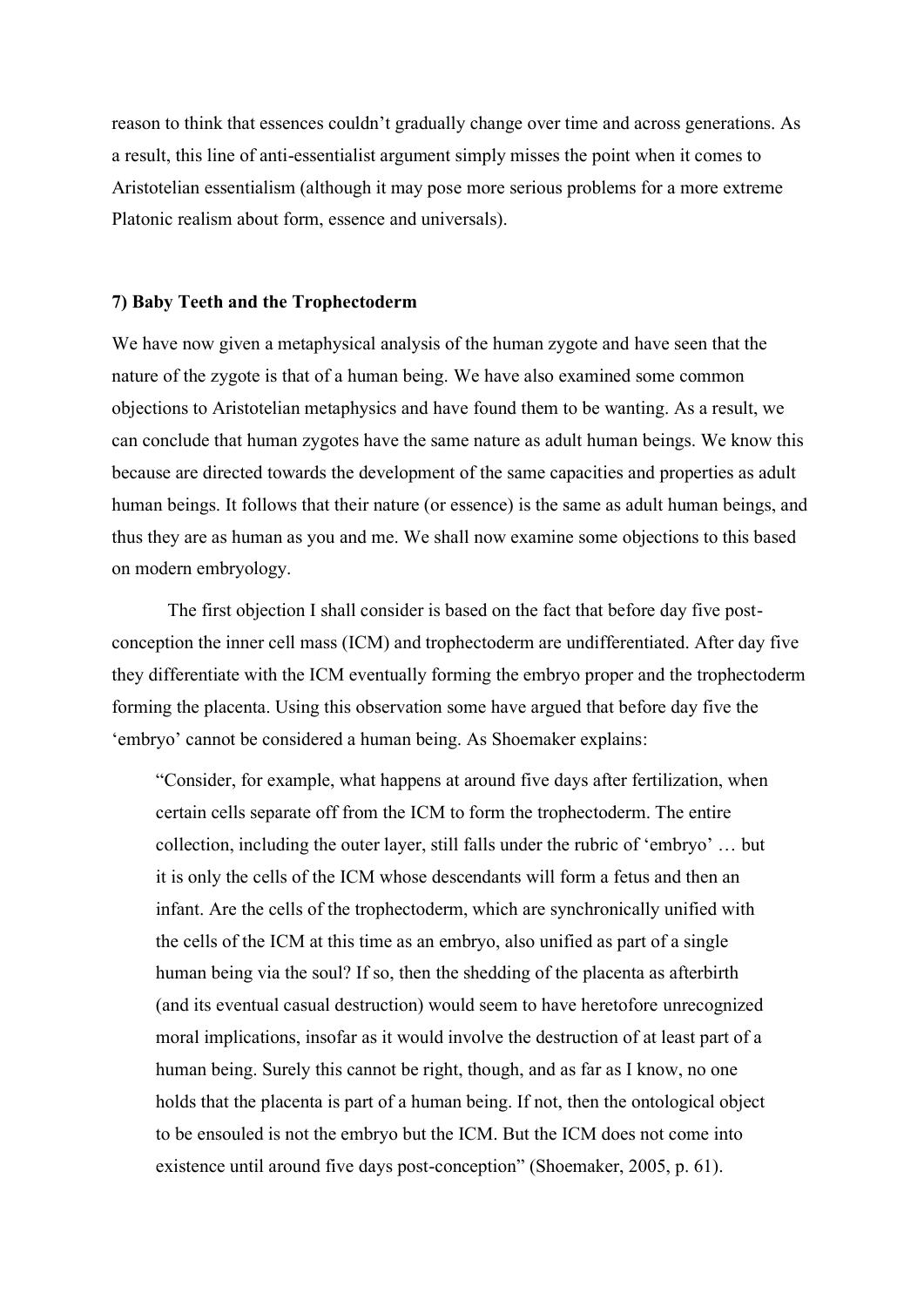This objection strikes me as particularly weak and this can be seen by examining the phenomenon of baby teeth. Nobody doubts that we can identify a toddler (for example) and clearly demarcate its physical boundaries because it has baby teeth that will be discarded later in life. In this situation we, quite rightly, view the teeth as being part of the toddler, albeit part of the toddler that will be discarded at a later date. It seems to me that in an almost identical way, prior to birth, we ought to view the placenta as part of the fetus, albeit a part of the fetus that will be discarded at a later date. If the placenta is considered part of the fetus then the fact that prior to day five post-conception the trophectoderm and ICM are undifferentiated is simply irrelevant. It would have no more relevance than the fact that prior to a certain date the fetus's other organs have not yet differentiated from each other. The fact that the heart and lungs have not yet differentiated from the rest of the body, for example, prior to ten weeks does nothing to show there isn't a single discrete (albeit very young and undeveloped) human being present prior to that date.

Now, Shoemaker is right to say that, at least in the medical world, the placenta is not considered part of the fetus. However, this is because medics are primarily interested in the persistence and development of the child first inside and then outside the womb. As a result, it makes sense for them to distinguish between the placenta and embryo or fetus on medical grounds in the same way it might make sense for a dentist to distinguish between a child's baby teeth and adult teeth. However, to draw any metaphysical conclusions from this seems simply wrong-headed. As Oderberg explains, "there is nothing improper, ontologically speaking, from using the term [fetus/embryo] to refer to the child along with its placenta, umbilical cord, and so on: we might do so in order to distinguish it, with all its parts, from the mother. The former use is more common, though, since we are usually more interested in the persistence and development of the child inside and outside the womb; for which purpose we use terms such as 'fetus' and 'embryo' to refer to everything that is not discarded at birth, namely the body of the child minus that parts needed only for gestation. This we can call the 'embryo/fetus proper' in order to clarify what it is we are referring to" (Oderberg, 2008, p. 265). As a result, it seems to me that this objection has limited, if any, weight.

## **8) The Irrelevancy of Totipotency**

Some critics have argued that zygotes and early embryos can't have the same nature as adult human beings because there is an indefinite number of human beings present during early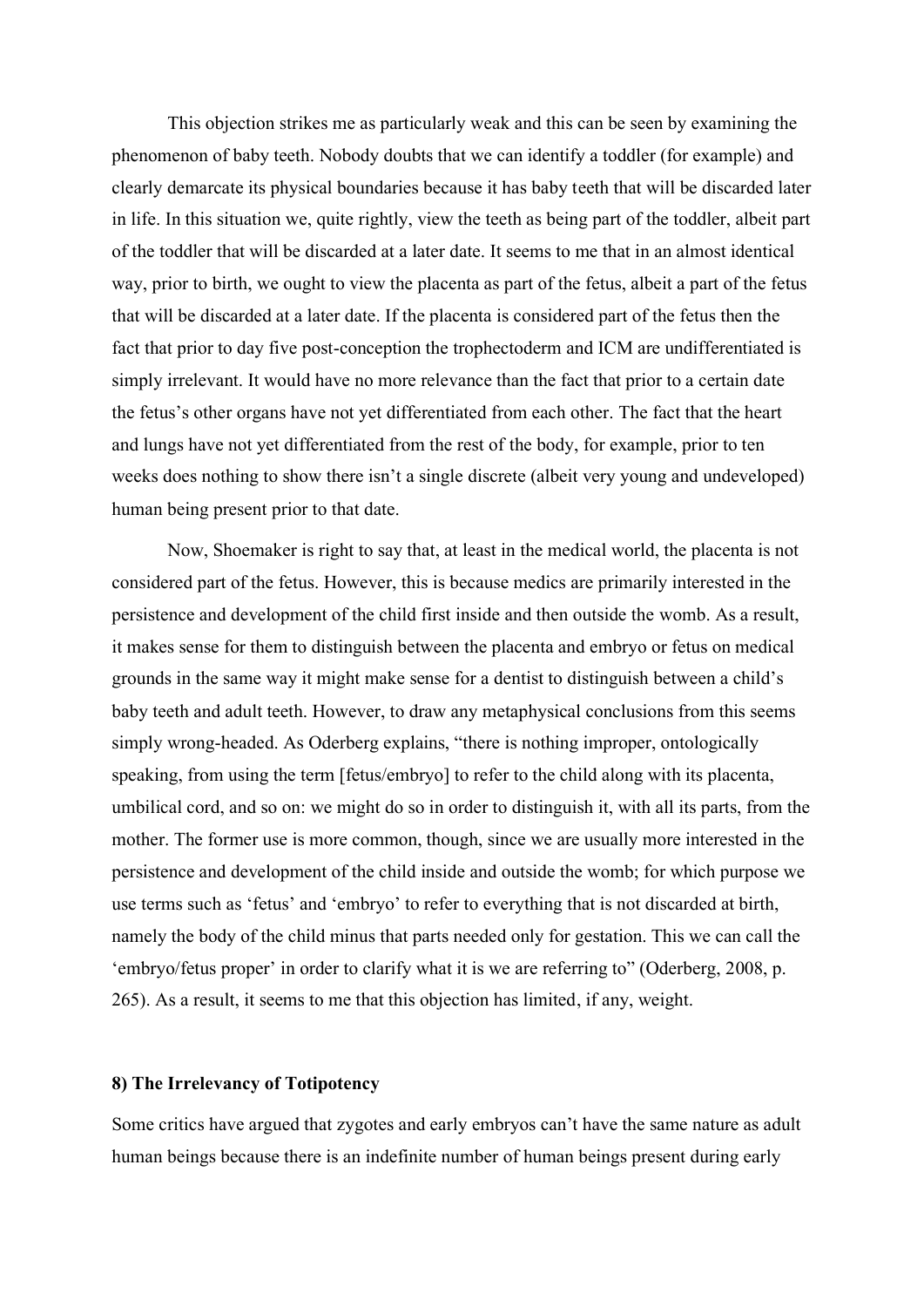pregnancy, and they argue for this on the basis of totipotency. As the Condics explain, "Typically, 'totipotent' refers to those cells capable of producing *all* the cell types of the embryo, *including* those cell types that make up the extra-embryonic organs of the embryo; namely, the placenta, amnion, and chorion." (Condic and Condic, 2018, pp. 82-82).<sup>9</sup> It is this totipotency that allows for the possibility of identical twins. That being said, a single totipotent cell does not have the ability to form a new embryo. As the Condics explain:

"However, though totipotent cells may produce all cell types, individual totipotent cells (other than the zygote) do not appear to be capable of producing an organized or complete body. Recent research with primates suggests that at least two totipotent cells are required to produce the complete animal … To distinguish, then, between totipotent cells, on the one hand, and those totipotent cells that can actually form a complete body, the term 'plenipotent' has been proposed. The zygote would be totipotent according to the proposed usage because it has the ability to form a complete body. 'Plenipotent' would refer to cells capable of forming all the tissue types found in the embryo – including the placenta and embryonic membranes – but not the complete body as an organized, functional whole" (Condic and Condic, 2018, pp. 83-84).

For the sake of simplicity, I will simply talk about totipotency unless the distinction becomes important. The point, for our purposes, is that early fetuses and embryos can split into two (or more) separate organisms.

Some thinkers have argued that totipotency challenges the idea that there is a single human organism, indeed any human organism at all, present from the moment of conception. As Ford explains:

"Once we assume that the zygote is a human individual because it has the natural active potential to develop into an adult we begin to run into difficulties. The same zygote would also have the natural active potential to develop into two human individuals by the same criteria. We could legitimately ask whether the zygote itself would be one or two human individuals. It would seem absurd to

<sup>&</sup>lt;sup>9</sup> It is perhaps worth distinguishing totipotent cells from pluripotent cells which "can produce only the cell types eventually found in the post-natal body. Pluripotent cells lack the ability for form the extra-embryonic organs such as the placenta. Embryonic stem cells are pluripotent in this sense" (Condic and Condic, 2018, p. 83). Pluripotent cells are more valuable for medical research and it is these sorts of cells which are the subject of contemporary debates about 'stem cells.'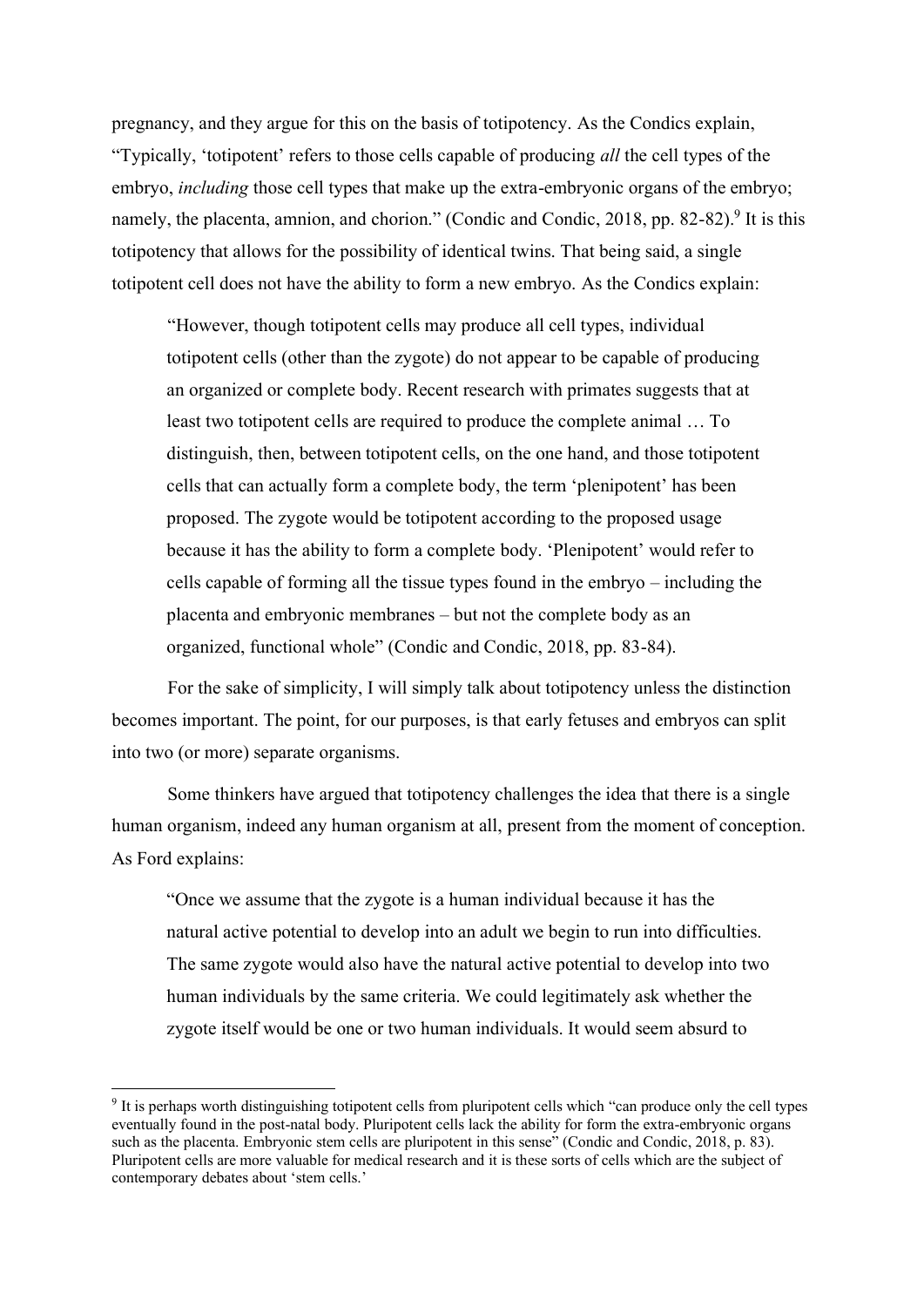suggest that at the same time it could both be one and more than one human individual, granted that each must be a distinct ontological individual" (Ford, 1988, p. 120).

Put another way, if we say that a zygote is a human individual because it can develop into a human individual, then because a zygote can develop into an indeterminate number of human individuals the zygote must be an indeterminate number of human individuals. However, human individuals are ontologically numerically discrete, and thus zygotes can't be human individuals since they are not ontologically numerically discrete.<sup>10</sup> Due to considerations like this many, such as Steinbock, have concluded that "the chance of twinning … makes it impossible to say that at fertilization there exists a unique human being" (Steinbock, 1992, p. 50). How are we to respond to this?<sup>11</sup>

Let's begin by examining what implications this ability has for singleton pregnancies. On this analysis, there are none. Why should the fact that a single zygote can split into two separate organisms prevent there being a single organism present when it hasn't split? On this analysis, it has the potential to split into two organisms, but this doesn't prevent there being only a single organism currently present. As Lu helpfully explains, "This argument has always struck me as rather strange. Why should it be true that just because there is some *possibility* that an individual substance can be split that there can be no ontological continuity in the case in which it *does not actually* split? If I have a banana, it is possible to make a banana split. However, it is surely strange to claim that because my banana can *possibly* be cut in two, it is not the *same* banana if it is not actually divided. It seems to me that the mere possibility that a substance can divide is insufficient to conclude that there is no diachronic identity when in fact it *does not* divide" (Lu, 2013, pp. 106-107). As Munthe explains, "The embryo may be a unique human being which, when twinning occurs, divides into two other unique human beings, and the undivided (divisible) embryo may be a unique human being that could be (but is in fact not) extinguished through division" (Munthe, 2001, p. 395).

<sup>10</sup> See also Kuhse and Singer's 'Individuals, Humans and Persons: The Issue of Moral Status' in *Embryo Experimentation* (Kuhse and Singer, 1990, p. 66).

<sup>&</sup>lt;sup>11</sup> One philosophically straightforward response would be to deny that human embryonic cells are totipotent. This strategy has been adopted by Koch-Hershenov (2006). She argues that there is insufficient evidence for human totipotency. I commend this strategy but worry that it will always be provisional and dependent upon the next scientific finding. As a result, I am inclined to assume that human embryonic cells are totipotent and to then consider the implications of this. However, if the reader is interested, I will include details of Koch-Hershenov's (2006) paper in the bibliography.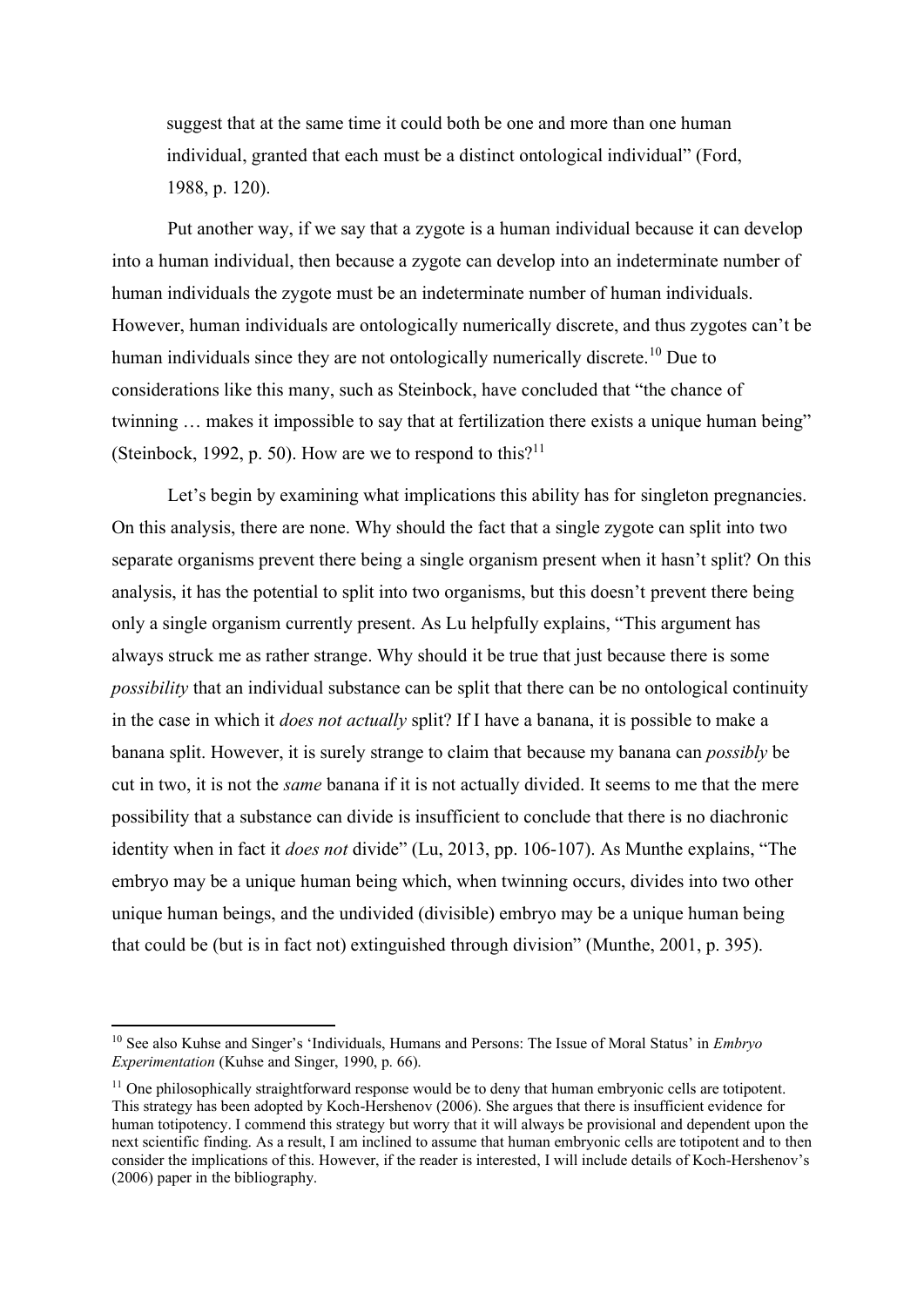There is an obvious objection here based on Aristotelian metaphysics. Earlier I highlighted that when identifying the essence of an organism, it is important to pay attention not only to its current capacities and properties, but also to its future capacities and properties. If the zygote has the capacity to develop into either a single organism or multiple organisms, then surely numerical ontological indeterminacy is as much a part of its essence as anything else. Therefore, perhaps it is false to say that it is a single discrete organism because numerical ontological indeterminacy is part of its essence.

I would respond to this in two ways. First, the zygote, due to its totipotency, quite clearly has the potential to split into multiple organisms, but it does not follow that splitting into multiple organisms is one of its ends. The fact that something *could possibly* happen to something does not mean that it will be one of its ends; more is needed. To give an example, trees have the potential to be chopped down and burnt for warmth (or carved into wooden beams and made into a house, and so on), but it seems a far stretch to say that this is one of the *ends* of trees.<sup>12</sup> Trees do not exist *in order* that we can chop them down and burn them. They exist entirely for their own sake. It just so happens we can use them for our purposes (of keeping warm, or of building houses, and so on) and as a result there is a possibility that this will happen to them (that they will be chopped down and burnt, or made into a house, and so on). In the same way, just because a zygote or embryo has the potential to split into two or more organisms it does not follow that numerical ontological indeterminacy is part of the essence of the zygote or embryo.

Second, relatedly, the primary reason that the cells of an embryo are totipotent is because it is this ability that allows them to differentiate and to develop into the various different organs needed later on in the organism's development. The fact that it *also* allows identical twins to occur is entirely accidental to this. Thus, the end of totipotent cells, *qua* totipotency, is to differentiate into the different types of cell that eventually form the organs of the organism of which they are a part. It is *not* to form twins. As a result, there is simply no reason to think that numerical ontological indeterminacy is in any way part of the essence of zygotes and fetuses. The fact that they can split into twins is entirely accidental to their essence.

<sup>&</sup>lt;sup>12</sup> Although, admittedly, it would be *the end* of the tree, but in quite a different sense. This is little more than a play on words.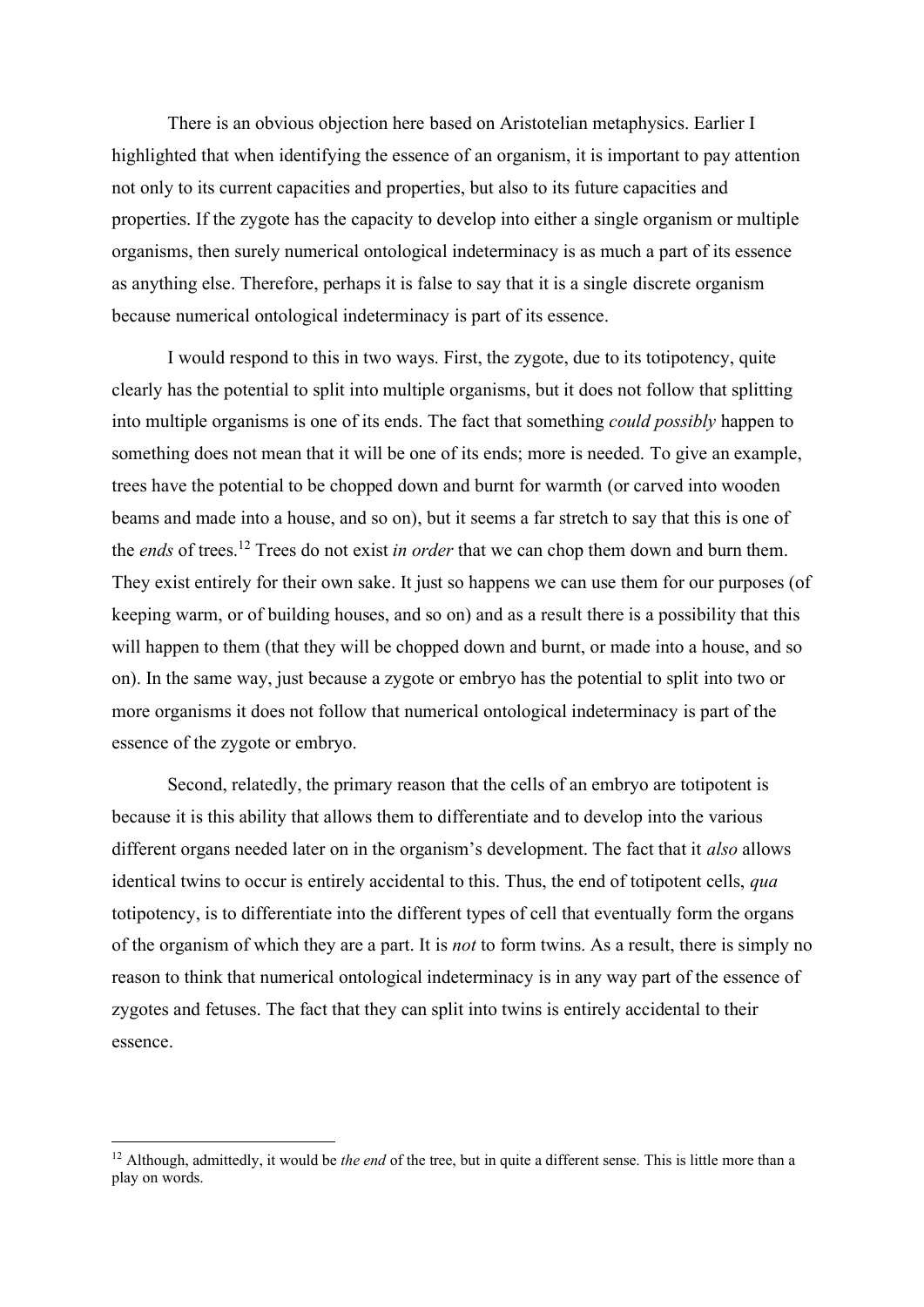This discussion of teleology (goals) nicely leads us into an objection raised by Jason Morris. Morris objects to appeals to teleology to justify the moral status (and individuality) of embryos because "Attributing 'goals' to a cell to buttress an argument for its moral status is tendentious at best, in any case. One could attribute goals and concerted action to a white blood cell at least as compellingly as for a zygote … Arguments based on goals, different tissue types, or coordination of development all fail to distinguish individuals either from collections or from parts of individuals" (Morris, 2012, pp. 346-347). The problem with this objection is that it ignores the *types* of goals that apply to embryos and white blood cells (for example). As a result, it simply ignores half the answer. It is not just the fact that embryos exhibit teleology. It is the fact that they exhibit the exact same teleology as adult human beings! White blood cells (for example) are directed towards existing as part of a human being and towards contributing to the health and continued existence of that human being. An embryo, on the other hand, is ultimately directed towards developing the same capacities and properties as adult human beings. It follows that their nature (or essence) is the same as adult human beings. In this sense white blood cells (for example) and embryos couldn't be more different! Further, as we have seen, the end of totipotent cells, *qua* totipotency, is to differentiate into the different types of cells that eventually form the organs of the organism of which they are a part. It is not to form twins. As a result, this objection has limited, if any, weight.

To bring these responses together, fetuses and embryos are totipotent and as a result there is the possibility that they could split and becomes separate organisms. However, this is accidental to their essence. It is not one of their ends because it is not "a goal-directed disposition to produce and maintain a living thing capable of fulfilling its vital function in ways characteristic of its kind" (Walsh, 2006, p. 427). Human beings are not *characteristically* identical twins, nor are they disadvantaged or less capable because of this. Most human zygotes and embryos, totipotent cells and all, will develop into single organisms; indeed, each one is already a single (very small) organism. They will continue to develop into single organisms (rather than multiple organisms) in part because they are already single organisms. As a result, there is simply no reason to think that numerical ontological indeterminacy is part of the essence of a zygote or embryo. Therefore, totipotency is simply irrelevant when considering the metaphysical status of a normal zygote or embryo. There is one organism present. There is the possibility that it might split into two organisms,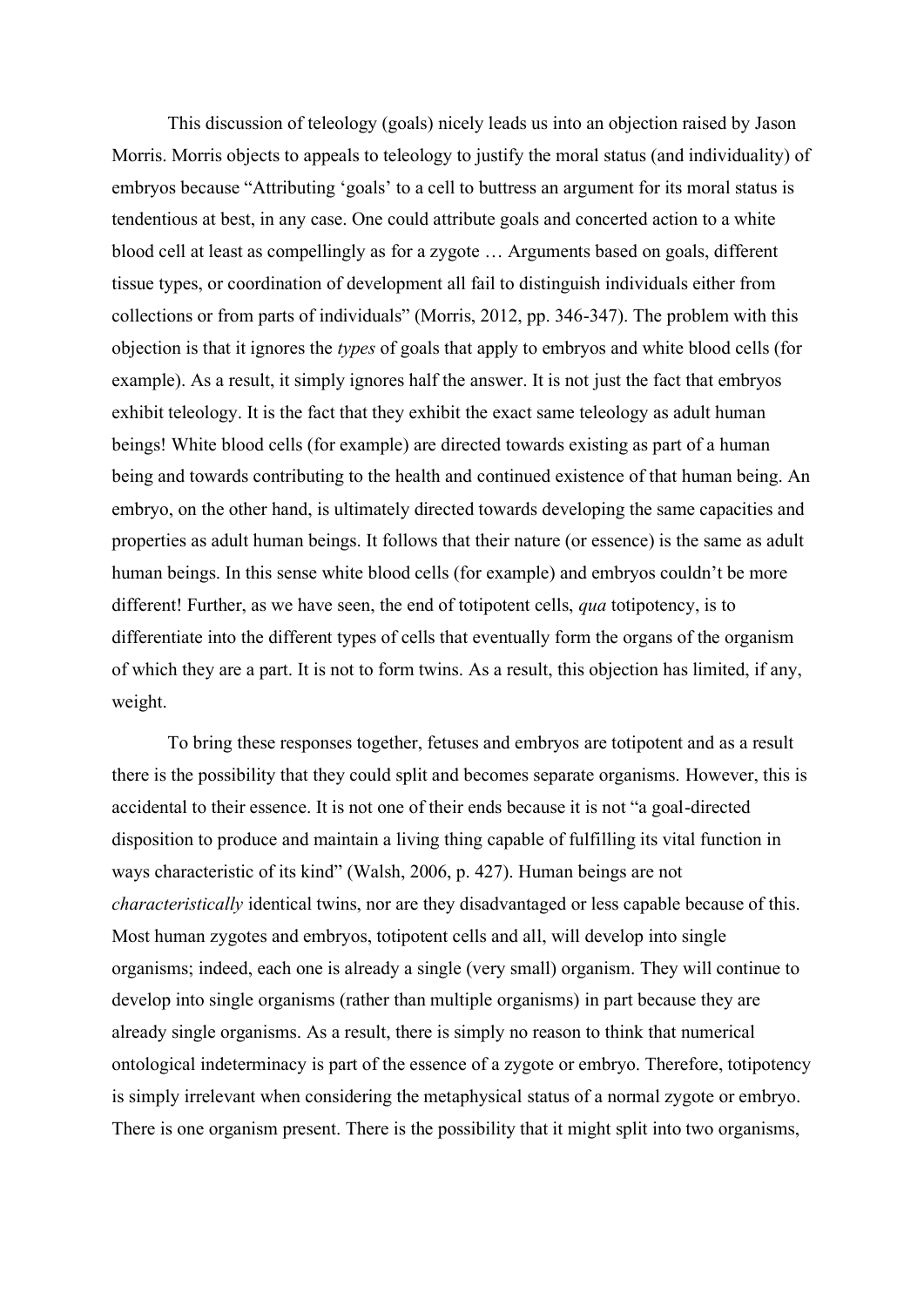but until that happens there is only one organism present. What about when twinning does occur? It is to this question that we now turn.

#### **9) Getting from One to Two**

In order to answer this question, let's begin by looking at Herranz's model (Herranz, 2013). According to Herranz's model "All MZ twinning is the result of the first zygotic division. In other words, in the case of MZ twinning, the first cleavage division of the fertilized egg, instead of giving origin to two blastomeres, generates twin zygotes" (Herranz, 2013, p. 33). There are now two possibilities. The first is that there is something about the fertilized egg that means that it is predisposed to divide into two twin zygotes. What it is that would make the original fertilized egg predisposed to divide into two twin zygotes is something empirical science would have to answer. Perhaps the sperm and the egg fuse in an unusual manner, or perhaps the egg (or sperm) is malformed in some manner prior to fusion, or perhaps there is some genetic 'quirk' that predisposes the fertilized egg to divide into twin zygotes.<sup>13</sup> Whatever the reason, in this situation, the fertilized egg would not be a 'true' zygote prior to splitting. Why is this the case? Well, as we've seen normal fertilized eggs are not disposed towards dividing into twin zygotes. They are directed towards the development of a single organism. As a result, they are ontologically discrete in a way that the original MZ fertilized egg is not. The original MZ fertilized egg is thus numerically ontologically indeterminate and this prevents it from counting as a 'true' zygote (which are ontologically discrete). In this case there is never a *single* zygote/human being present; instead there is a single original MZ fertilized egg (which is not a human being), which divides into *two* separate zygotes/human beings. The moment there are any 'true' zygotes/human beings present there are two of them.

The other option is that there is nothing that predisposes the original fertilized egg to divide into twin zygotes.<sup>14</sup> Here the original fertilized egg divides into twin zygotes merely by chance.<sup>15</sup> In this case, the original fertilized egg is a 'true' zygote. Thus, we start with one

<sup>&</sup>lt;sup>13</sup> Ultimately, this is a question for empirical science to answer.

<sup>&</sup>lt;sup>14</sup> Future medical research may vindicate or rule out this possibility in some or all cases of twinning. As a result, once again, this is a question for empirical science to answer.

<sup>&</sup>lt;sup>15</sup> Presumably there must be some 'cause' or 'reason' (in some sense of the word) which explains why some fertilized eggs divide into two blastomeres and others into twin zygotes. However, it still makes sense to ask whether this 'cause' or 'reason' is intrinsic or extrinsic to the fertilized egg. If it is intrinsic, then the first possibility will be the case. If it is extrinsic, then this second possibility will be the case. If it is extrinsic, then there is nothing about the fertilized egg itself which predisposes it towards dividing into twin zygotes, even though there will be an 'explanation' of some sort. This obviously raises questions about the metaphysics of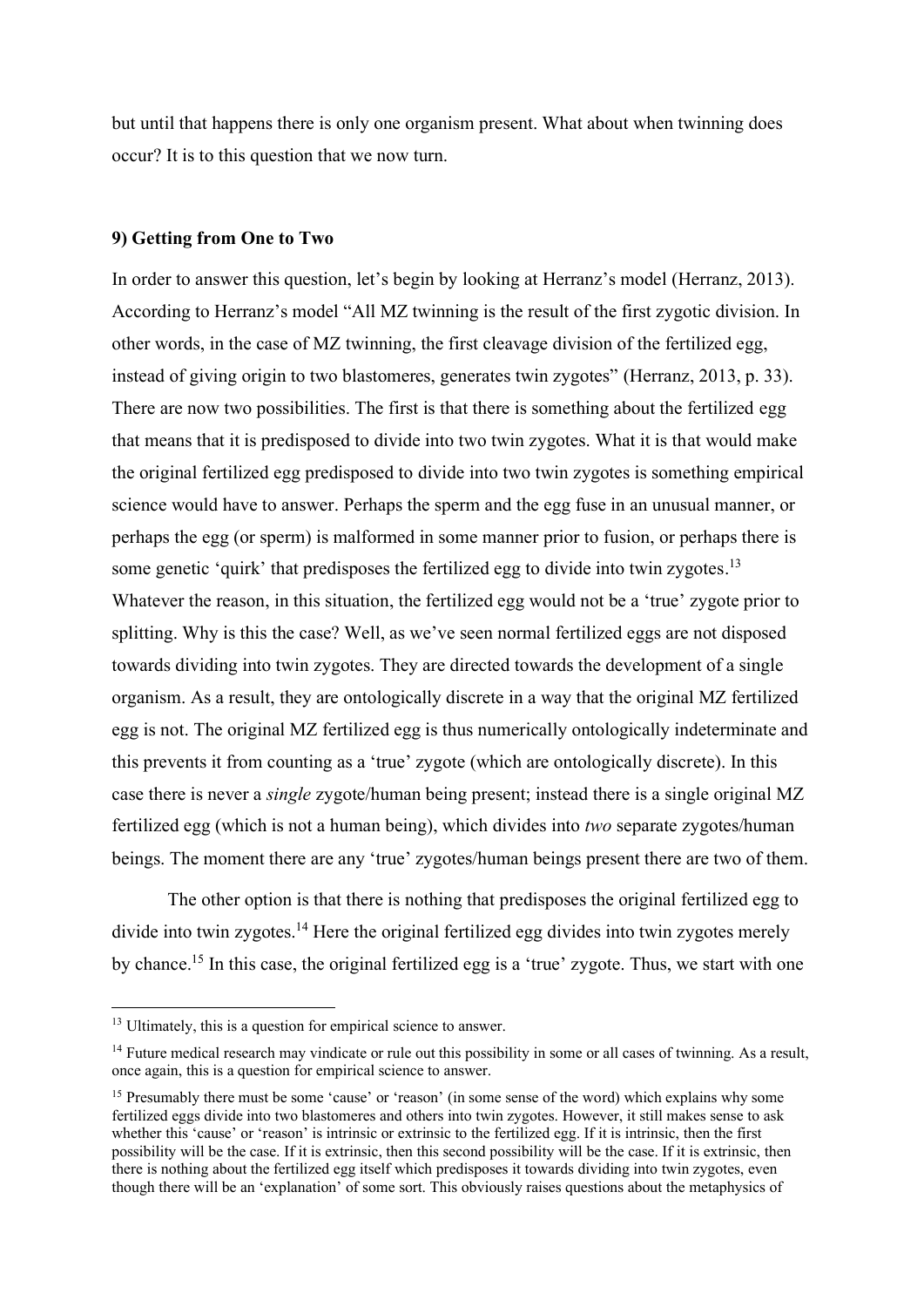zygote/human being and end up with two zygotes/human beings and there are only two plausible ways this could happen.<sup>16</sup>

One plausible way this could happen is that a new one is added to the original. In this case, the original zygote/human being remains and a new one 'buds off'. The other plausible way this could happen would be that the original one ceases to exist, and two new ones take its place. In this case, the original zygote/human being ceases to exist upon division and two new zygotes/human beings take its place.

These are the same possibilities that face us when considering the traditional model of MZ twinning according to which twinning takes places anytime between the initial cell division right up until the appearance of the primitive streak at 14 days (or later in the case of conjoined twins). Either the original survives the split, or it does not.

From an epistemic perspective it may well be very difficult, if not impossible, to determine whether the original survives the split. Empirical science may give us some reason to think that the one of the twins is the original, although this will still require careful philosophical analysis, or it may not.<sup>17</sup> However, none of this changes the metaphysical fact that either the original survives the split, or it does not. These are simply the only options. Further, the epistemic difficulty in determining whether or not the original survives certainly does nothing to undermine the (metaphysical) idea that there are a determinate number of human beings present at every stage during human pregnancy. As Helen Watt explains, "It may indeed be impossible to *know* in the case of twinning which embryo, if either is the original individual that budded to create a new embryo and which is the 'budded off' individual created" and that "In some cases, it may be clearer that one particular individual has budded to produce another while surviving the process … this is not unique to natural twinning: any adult could theoretically be cloned if his or her cells were taken and used to produce new human beings. That would not cast doubt the on the individuality of the adult, either before or after the process: the adult would simply have given rise to clone 'offspring'

causation and the principle of sufficient reason which we do not have space to answer here, but hopefully my point is clear enough.

<sup>&</sup>lt;sup>16</sup> Technically, there are an infinite number of mathematical ways of getting from one to two, but in this scenario, as we shall see, there are only two plausible ways it could happen.

 $17$  There is also no reason to rule out the possibility that different instances should be interpreted in different ways depending upon the empirical details. It may be the case that twinning occurs as a result of many different mechanisms in which case different cases may need to be interpreted differently. Alternatively, it may be the case that all twinning occurs in a very similar way in which case perhaps it is best to interpret them all in the same way. I leave this question to future scientists and philosophers.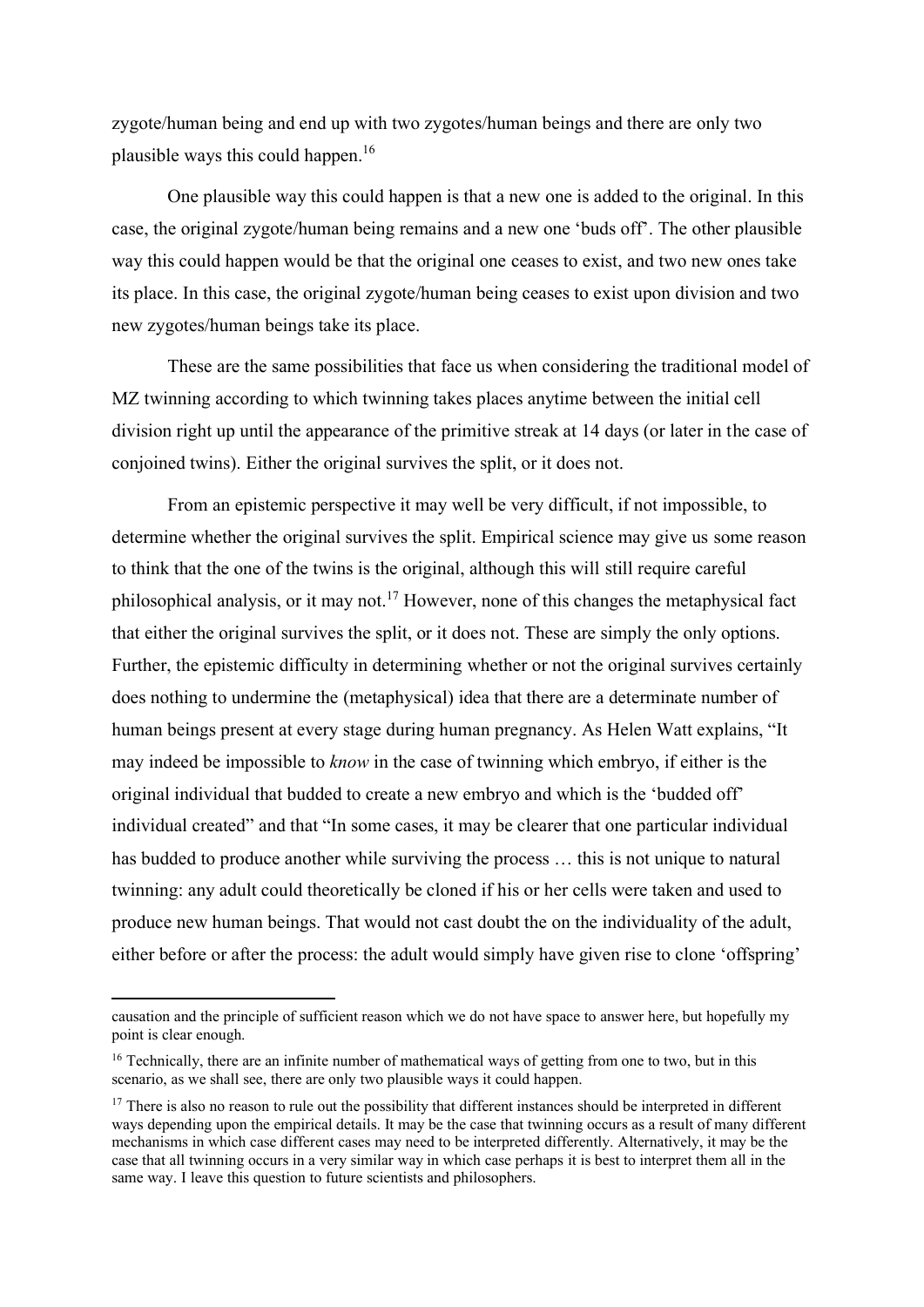in an asexual way. And even if the adult was destroyed in the course of breaking his or her body into clonable cells, that would admittedly end the adult's life, but would not cast doubt on his or her individuality before that point" (Watt, 2016, p. 18).<sup>18</sup>

#### **10) Semi-Identical Twins and Chimeras**

We now turn to semi-identical twins and chimeras. Let us begin by discussing semi-identical twins. One of the models involves the egg dividing into two prior to insemination. For our purposes this model is uninteresting since the two semi-identical twins are separate from the moment of conception. The other model involves two separate sperm inseminating a single ovum. Upon the initial division of this ovum into two daughter cells, or very early on during cell division, the daughter cells will shed the DNA from one of the sperm. The result is two zygotes with a normal genetic profile, with identical maternal DNA but (potentially) different paternal DNA. As a result, we obviously end up with two embryos. The question then becomes: what is the status of the original 'doubly' fertilized ovum prior to division? Is this a human organism? And if so, does it cease to exist upon division, or does it continue to exist as one of the semi-identical twins?

I think the best interpretation here is that the 'doubly' fertilized ovum is not a zygote/human being. This is because it does not have a conventional genetic profile and, more importantly, it is not intrinsically directed towards developing a single, fully functioning, adult human body with all of the capacities and properties that come with that. As a result, it is neither ontologically numerically discrete, nor does it display the appropriate teleology (ends) that one would expect to see if it had the form (or nature) of humanity. As a result, this 'doubly' fertilized ovum is not a zygote or human organism. Two zygotes/human organisms then come into existence upon the division of this ovum.

As for chimeras,<sup>19</sup> in many ways, chimeras are simply the reverse of identical twinning. We start with two zygotes/embryos/human beings and we end with one. Again, there are only two (plausible) options. Either one of the originals survives and simply

 $18$  Lee, Tollefsen and George (2014) make a similar point (p. 496).

<sup>&</sup>lt;sup>19</sup> Similar to Koch-Hershenov's response to totipotency, one straightforward response to chimeras (and the possibility of fusion) would be to deny that it happens and that it is possible. This is the approach taken by her (and her co-author) in Hershenov and Koch-Hershenov (2006). Once again, however, I worry that this approach will always be provisional and dependent upon the next scientific finding. Further, it strikes me that Neng Yu, et al. (2002) have done a good job in establishing the reality of this phenomena. However, once again, for the interested reader I will include a reference to Hershenov and Koch-Hershenov (2006) in the bibliography.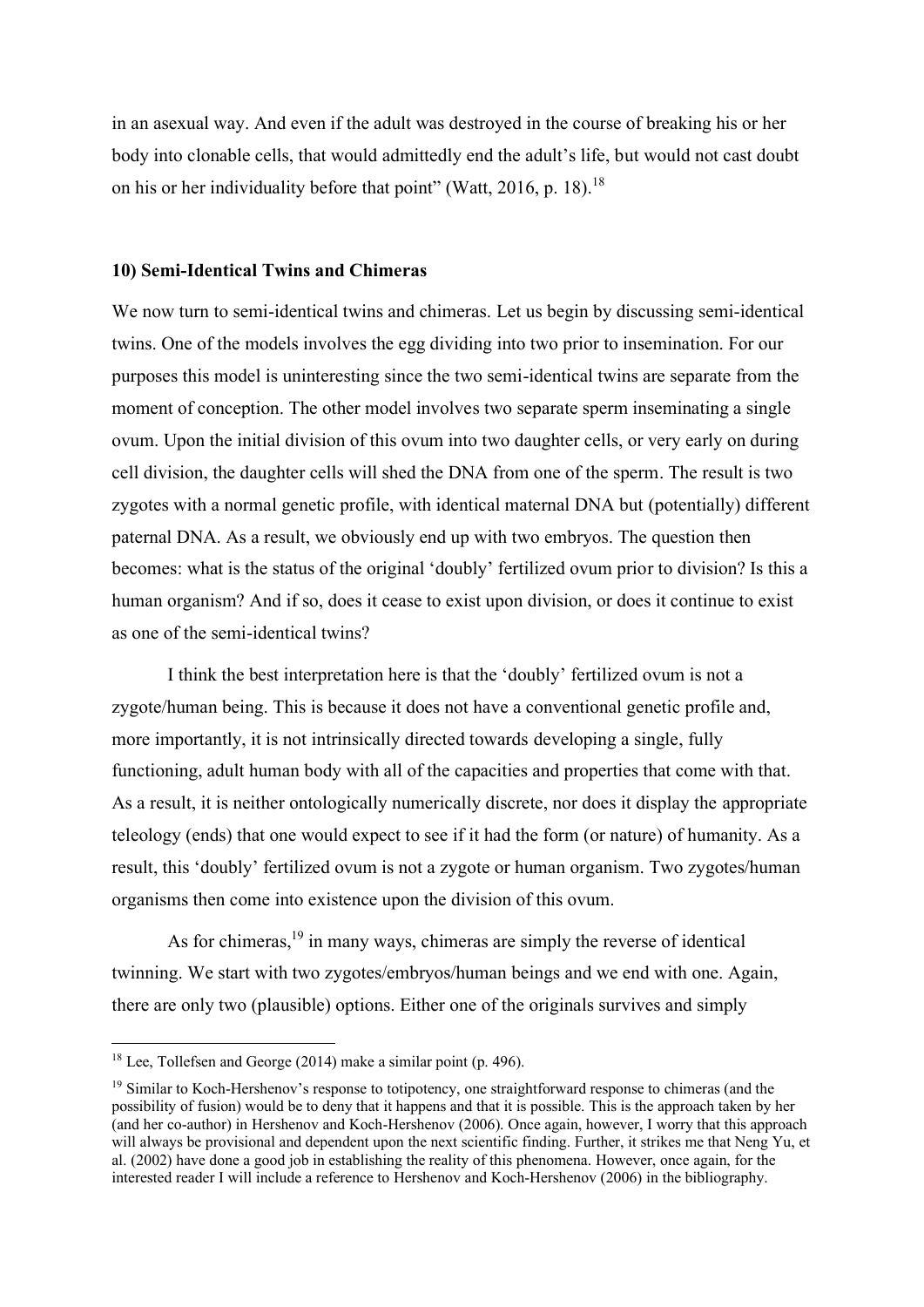'absorbs' the other zygote/embryo/human being, which ceases to exist, or they both cease to exist, and a new embryo takes their place. Currently, it may well be the case that epistemologically there is very little reason to favor one option over the other, but this doesn't change the metaphysical fact that there are a finite number of plausible metaphysical options, all of which involve a determinate number of human beings being present at every stage during human pregnancy. Future empirical science may then provide evidence to support one interpretation over another, but this does nothing to undermine my point.<sup>20</sup>

# **11) Conclusion**

Bringing everything together, we can see that none of the findings of modern embryology pose any problems for the Aristotelian. For each of the various phenomena identified there are ways of interpreting them in accordance with the Aristotelian metaphysical schema whilst holding on to the idea that there is a determinate number of human beings present at every stage during human pregnancy.

There are two ways of interpreting the phenomenon of MZ twins. If there is something intrinsic to the original fertilized egg which predisposes it towards division into twins then the best interpretation is that this fertilized egg is not a 'true' zygote, but that two ('true') zygotes/human beings come into existence upon the division of this fertilized egg. If there is nothing intrinsic to the original zygote that predisposes it towards division into twins, then we start with one zygote/human being and after division we have two. Either the original survives as one of the two twins, or it does not. This question, from an epistemic perspective, may be very tricky, if not impossible, to answer. If it can be answered, then it may well need answering on a case-by-case basis based on empirical evidence. However, none of this detracts from the point that there are always a determinate number of zygotes/human beings present at every stage of pregnancy.

When considering semi-identical twins, the 'doubly' fertilized egg should not be considered a 'true' zygote/human being. The 'true' zygotes/human beings come into

 $20$  For the sake of clarity, there's no reason to think that one interpretation will hold for all chimeras (or twins). It may well be the case that some cases of chimeraism involve 'absorption', with one of the originals surviving, and that others involve a new embryo emerging as a fusion of the two originals, with neither of the originals surviving. Alternatively, future science may suggest that all cases involve a near identical process in which case perhaps all cases should be interpreted in the same way. I leave this to future scientists and philosophers to settle.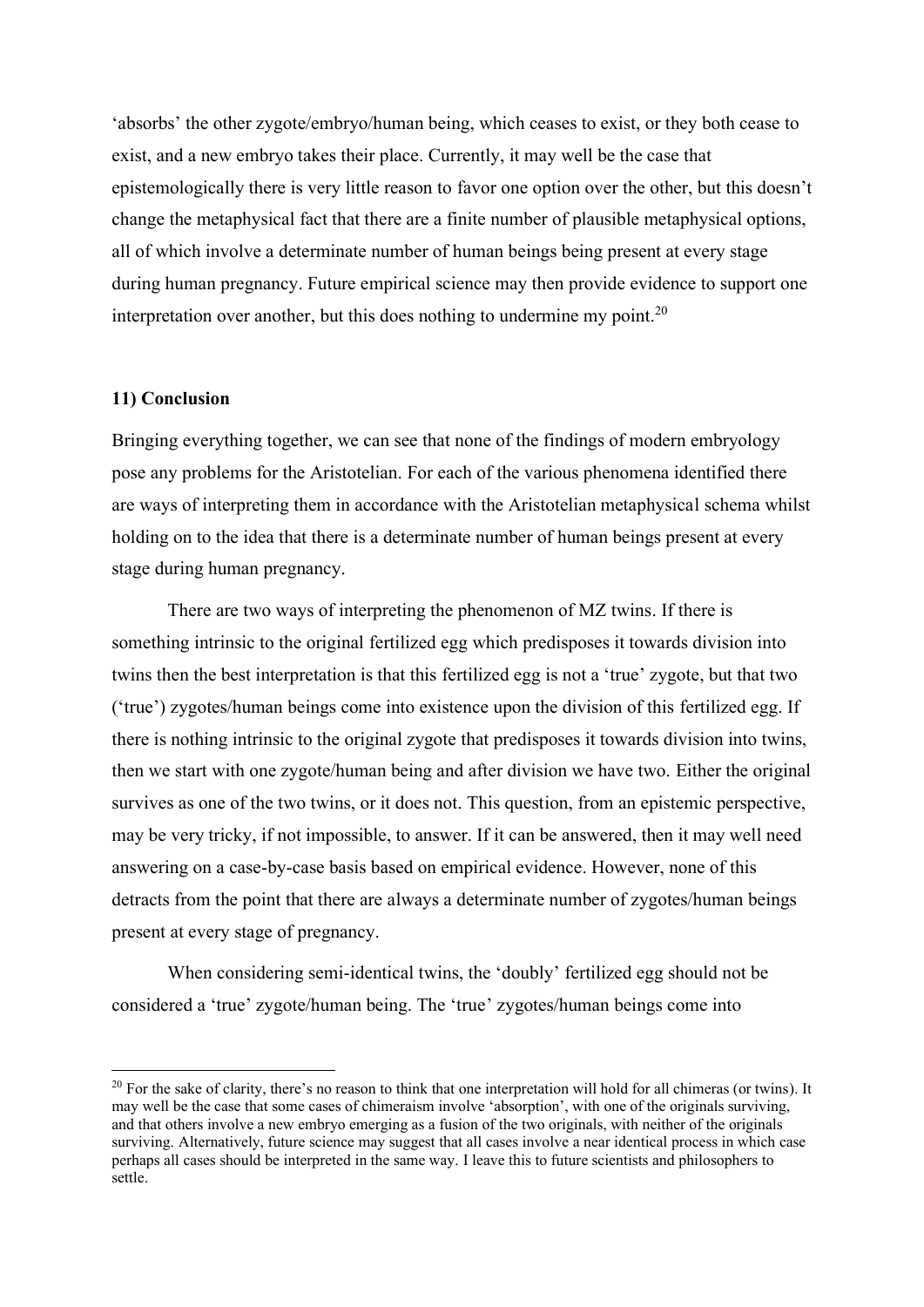existence upon the division of this original 'doubly' fertilized egg. Once again, there is always a determinate number of human beings present at every stage of the pregnancy.

When considering chimeras, these are simply the reverse of identical twins. You start with two zygotes/human beings and you end with one. Either one of the originals survives as the hybrid, or both cease to exist and a new one takes their place. This question, from an epistemic perspective, may be very tricky if not impossible to answer. If it can be answered, then it may well need answering on a case-by-case basis based on empirical evidence. However, none of this detracts from the point that there are always a determinate number of human beings present at every stage of pregnancy.

To conclude, none of these phenomena poses any difficulties for the Aristotelian. We can easily hold on to the idea that there are a determinate number of human beings present at every stage of a human pregnancy. As a result, objections to the humanity of zygotes based on totipotency and twinning fail.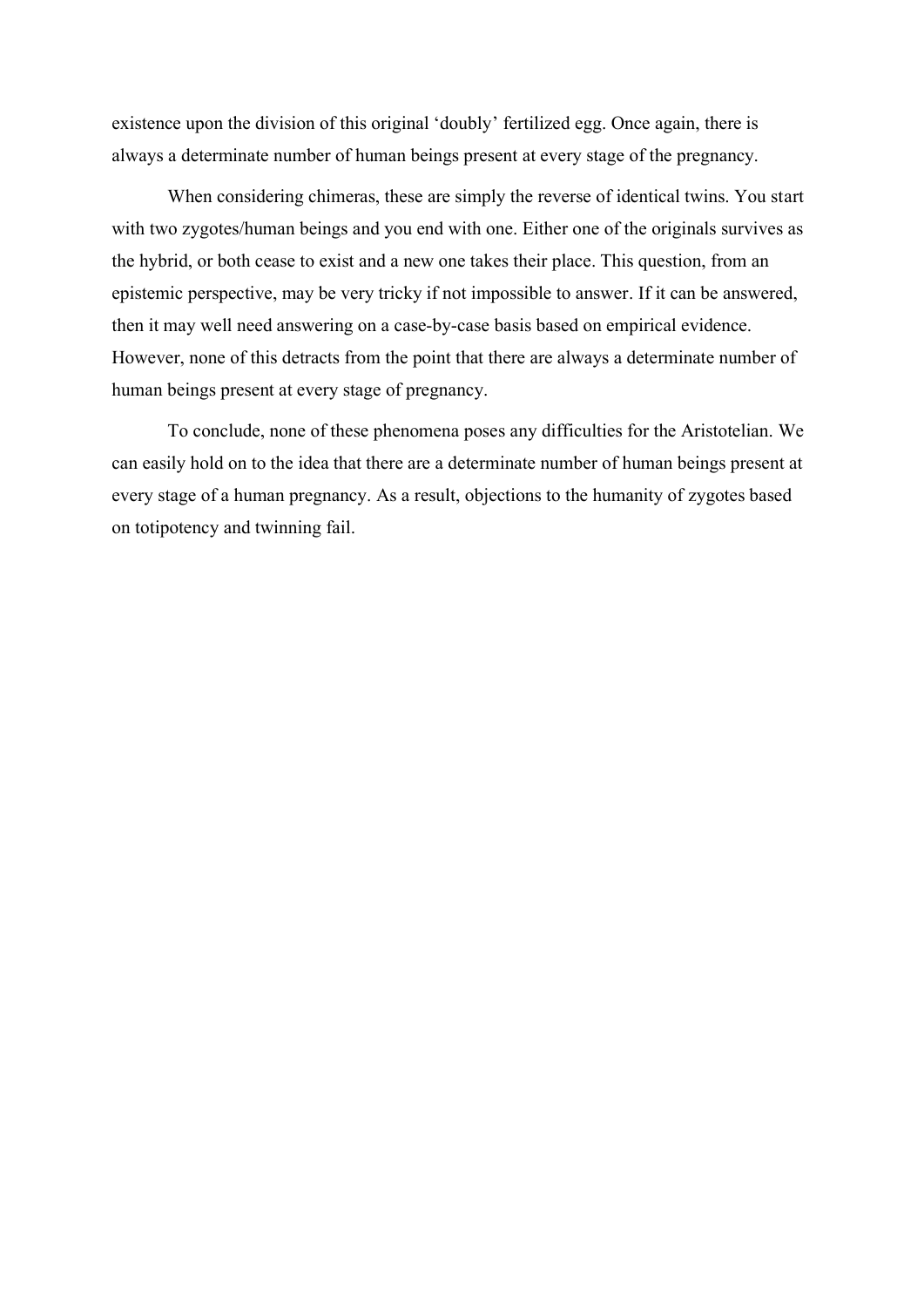# **Bibliography**

Aristotle (1986) *De Anima (On the Soul)*, Translated by Hugh Lawson-Tancred, Penguin Books: London.

- (1996) *Physics*, Translated by Robin Waterfield, Oxford University Press: Oxford.
- (2011) *The Eudemian Ethics*, Translated by Anthony Kenny, Oxford University Press: Oxford.

Condic, Samuel B. and Condic Maureen L. Condic (2018) *Human Embryos, Human Beings: A Scientific and Philosophical Approach*, The Catholic University of America Press: Washington, D. C.

Feser, Edward (2014) *Scholastic Metaphysics: A Contemporary Introduction.* Editiones Scholasticae: Neunkirchen-Seelscheid.

Ford, Norman M. (1988) *When Did I Begin?: Conception of the Human Individual in History, Philosophy and Science*, Cambridge University Press: Cambridge.

Hershenov, David and Koch-Hershenov, Rose J. (2006) 'Fission and Confusion' *Christian Bioethics*, Vol 12, pp. 237-254

Herranz, G. (2013) 'The timing of monozygotic twinning: a criticism of the common model' *Zygote*. Vol. 23, No. 1, pp. 27-40.

Hursthouse, Rosalind. (2012) "Human Nature and Aristotelian Virtue Ethics" *Royal Institute of Philosophy Supplement*, 70, pp. 169-188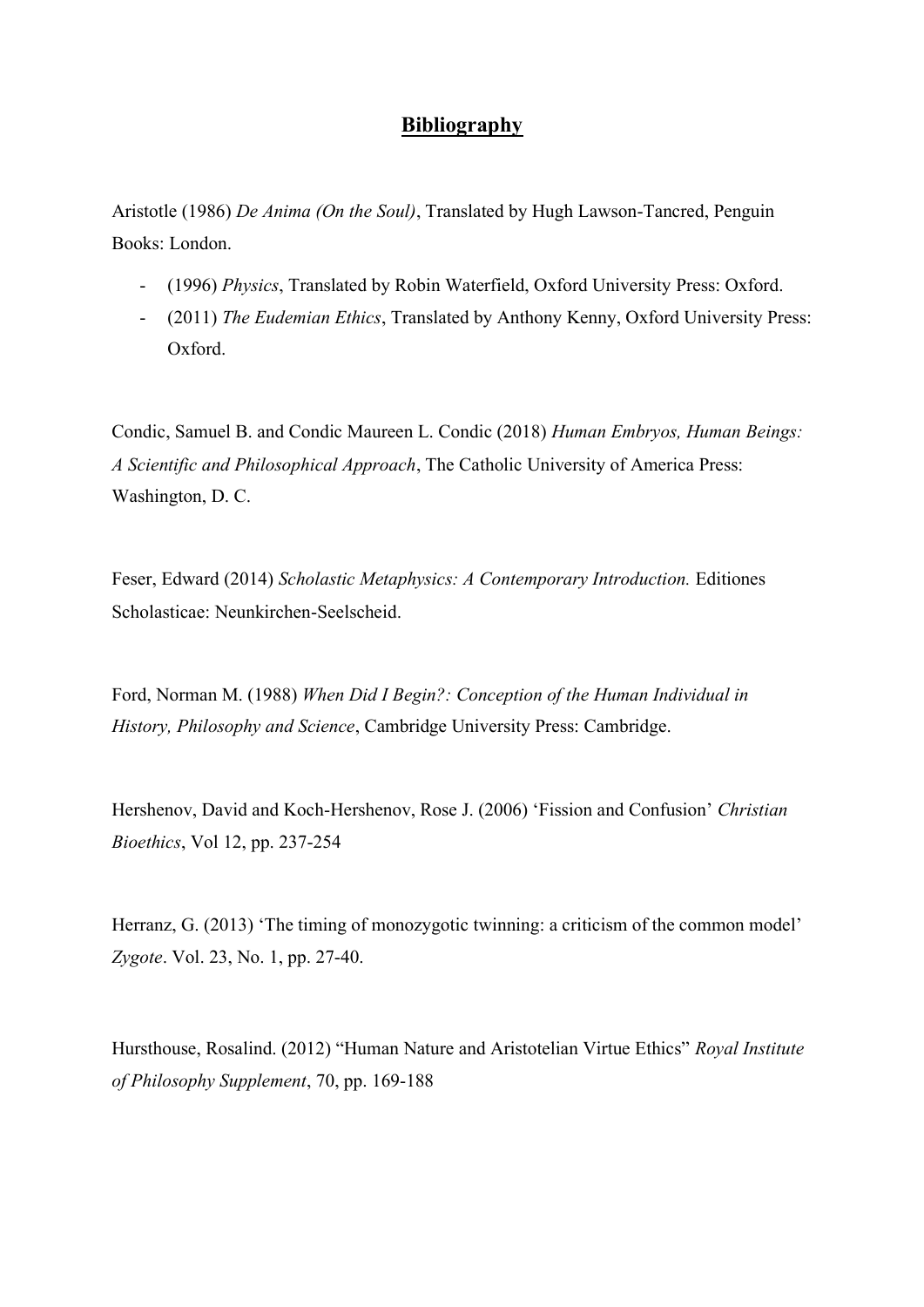Koch-Hershenov, Rose (2006) 'Totipotency, Twinning, and Ensoulment at Fertilization' *Journal of Medicine and Philosophy*, Vol. 31, pp. 139-164.

Kuhse, H. and Singer, P. (1990) 'Individuals, Humans and Persons: The Issue of Moral Status' in Singer, P., Kuhse, H., Buckle, S., Dawson, K. and Kasimba, P. (eds) *Embryo Experimentation*. Cambridge University Press: Cambridge.

Lee, Patrick; Tollefsen, Christopher and George, Robert P. (2014) 'The Ontological Status of the Embryos: A Reply to Jason Morris' *Journal of Medicine and Philosophy*, Vol. 39, pp. 483-504

Lewens, Tim (2009) 'What Is Wrong with Typological Thinking' *Philosophy of Science*, Vol. 76, No. 3, pp. 355-371

Lu, Matthew (2013) 'The Ontogenesis Of The Human Person: A Neo-Aristotelian View' *University of St. Thomas Journal of Law and Public Policy*, Vol. 8, No. 1, pp. 96-116

Martin, C. F. J. (1997) *Thomas Aquinas: God and Explanations*. Edinburgh University Press: Edinburgh.

Mayr, E. (1959) 'Typological Versus Population Thinking', in B.J. Meggers (ed) *Evolution and Anthropology: A Centennial Appraisal*, Washington: The Anthropological Society of America.

McMahan, Jeff (2002) *The Ethics of Killing: Problem at the Margins of Life.* Oxford University Press: Oxford.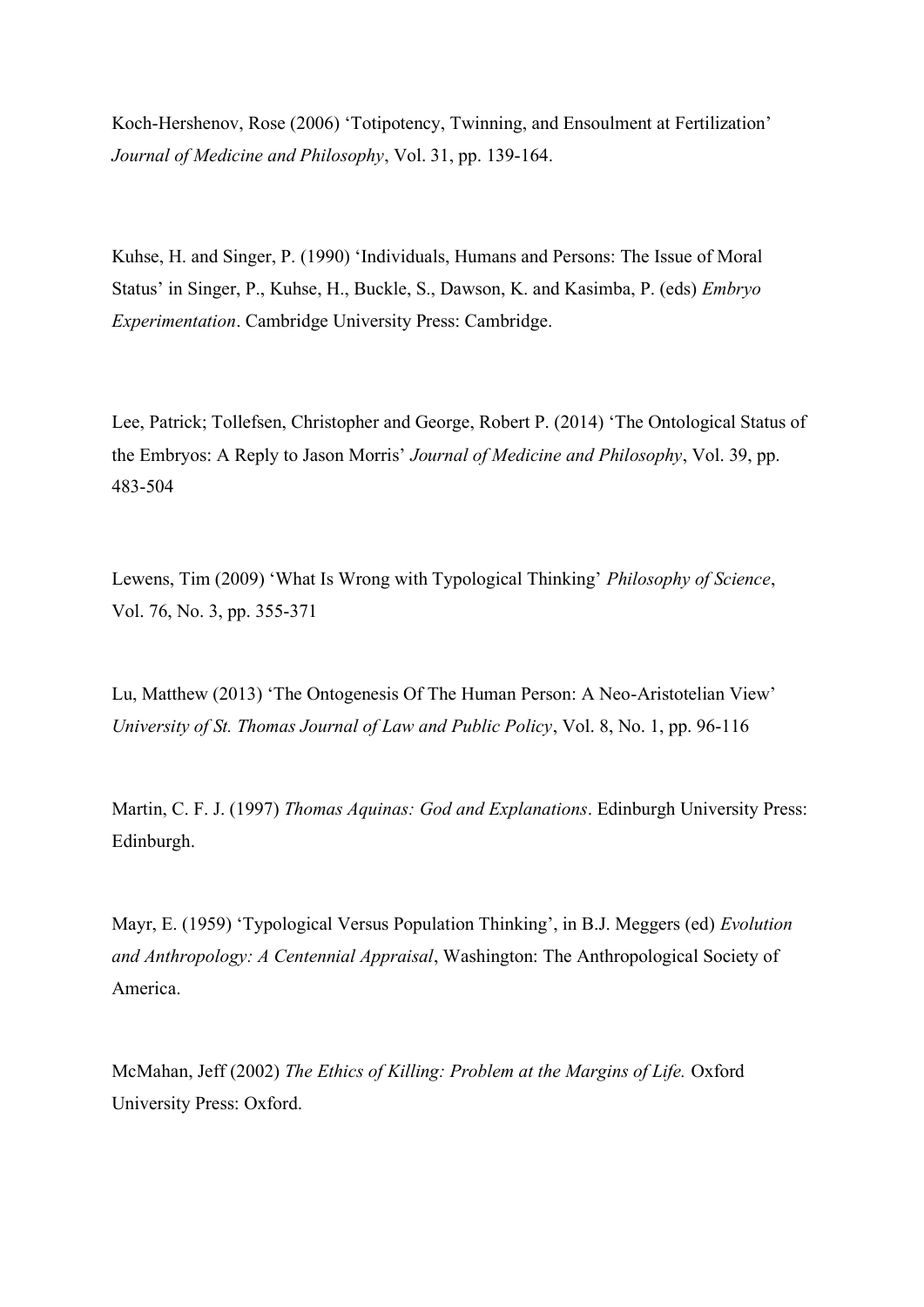Morris, Jason (2012) 'Substance Ontology Cannot Determine the Moral Status of Embryos' *Journal of Medicine and Philosophy*, Vol. 37, pp 331-350.

Munthe, Christian (2001) 'Divisibility And The Moral Status of Embryos' *Bioethics*, Vol. 15, No. 5/6, pp. 382-397.

Oderberg, David S. (1997) 'Modal Properties, Moral Status, and Identity' *Philosophy and Public Affairs*, Vol. 26, No. 3, pp. 259-298

- (2008) 'The Metaphysical Status of the Embryo: Some Arguments Revisited' *Journal of Applied Philosophy*, Vol. 25, No. 4, pp. 263-276.

Shoemaker, David W. (2005) *Embryos, Souls, and the Fourth Dimension*, Social Theory and Practice, Vol. 31, No. 1, pp. 51-75.

Souter, V.L., Parisi, M.A., Nyholt, D.R. et al. (2007) 'A case of true hermaphroditism reveals an unusual mechanism of twinning' *Human Genetics*, Vol. 121, No. 2, pp. 179-85

Steinbock, Bonnie (1992) *Life Before Birth: The Moral and Legal Status of Embryos and Fetuses*, Oxford University Press: Oxford.

Tollefsen, Christopher (2006) 'Fission, Fusion, and the Simple View' *Christian Bioethics*, Vol. 12, pp. 255-263.

Walsh, Denis. (2006) "Evolutionary Essentialism" *The British Journal for the Philosophy of Science*. 57 (2): 425-448.

Watt, Helen (2016) *The Ethics of Pregnancy, Abortion and Childbirth: Exploring Moral Choices in Childbearing*. Routledge: Oxford.